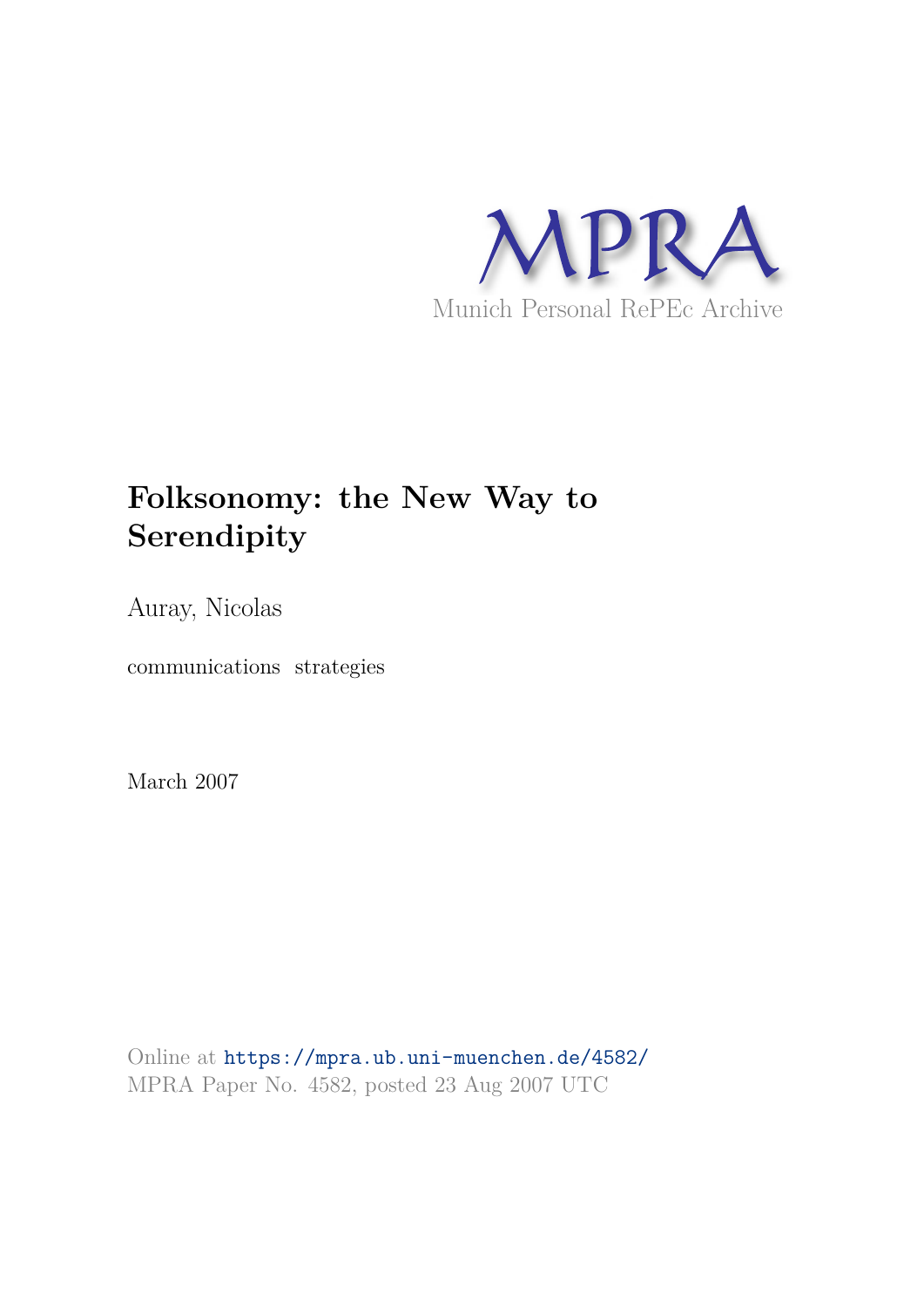# **Folksonomy: the New Way to Serendipity**

# **Nicolas AURAY**

Ecole Nationale Supérieure des Télécommunications, Paris

*Abstract:* Folksonomy expands the collaborative process by allowing contributors to index content. It rests on three powerful properties: the absence of a prior taxonomy, multiindexation and the absence of thesaurus. It concerns a more exploratory search than an entry in a search engine. Its original relationship-based structure (the three-way relationship between users, content and tags) means that folksonomy allows various modalities of curious explorations: a cultural exploration and a social exploration. The paper has two goals. Firstly, it tries to draw a general picture of the various folksonomy websites. Secundly, since labelling lacks any standardisation, folksonomies are often under threat of invasion by noise. This paper consequently tries to explore the different possible ways of regulating the self-generated indexation process.

*Key words:* taxonomy, indexation, innovation and user-created content.

n December 17<sup>th</sup> 2006 Time chose *you* as personality of the year. *You*, that is, you the internet user in the sense that you contributed to the history of community and collaboration on a greater scale than ever before. This is the symbol of a turning point in the information society, marked by an ongoing convergence between the professional and amateur world. O

From one point of view the domains where the amateur productions begin to rival the level of the content of professional and institutional productions are on the increase: public corporations recognise that the blog and its anonymous aficionados contain more information than the 'official' medium produced by their distributors or agents, (BEAUDOIN & LICOPPE, 2002), or created by their political party (BEAUVALLET, 2007); while new artists are appearing who first earned reputations in the blogosphere (CARDON & DELAUNAY, 2006). This wealth of amateur content represents a generalisation throughout all cultural life of the phenomenon known as the 'democratisation of innovation' (von HIPPEL, 2006); with amateurs injecting radical innovations into that realm undreamt of by engineers and whose existence specialists had previously primarily observed in cutting edge areas confined to IT, biotech or chemistry.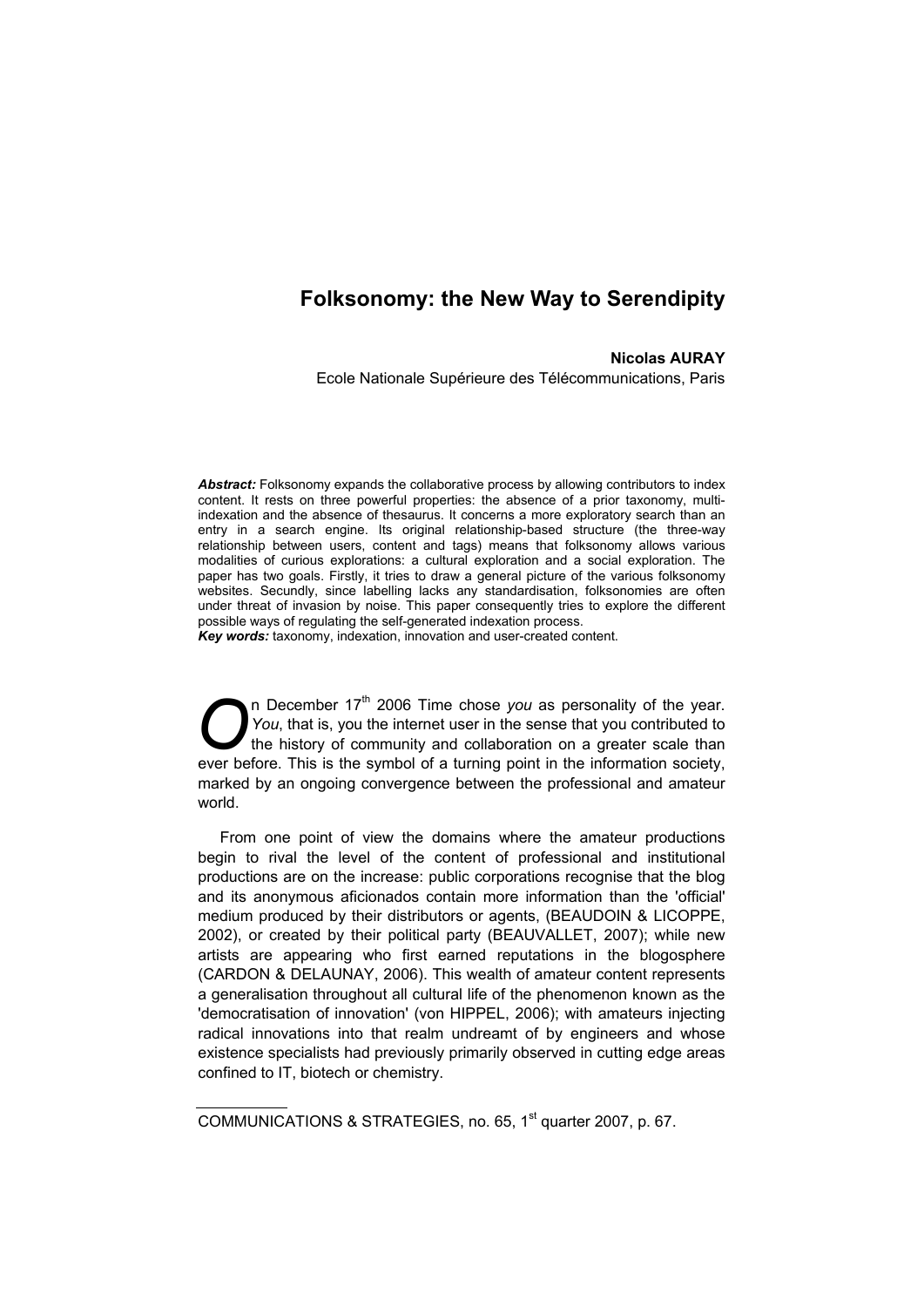There are structural causes behind this massive and remarkable appearance of amateurs on the cultural stage by means of the internet. They include the significant increase in cultural capital on the part of internet uses, supported by upgraded education, the generalisation of intellectual work and the spread of the use of the internet among white-collar workers. Thus LEADBEATER & MILLER (2004) explain the development of the 'professionalized amateurs' (labelled as "pro-ams") by the generalised articulation we are now seeing of the vocational model of voluntary leisure and creative investment in paid work. This movement, backed by sustainable causes, seems to be further supported by the growing interest shown by the economic world in stimulating and organising this enormous business of the decentralised production of content. Apart from the sporadic attempts made by some companies to use amateur content (for the Netscape example, see AURAY, 2000; on crowdsourcing in general, see HOWE, 2006), what we observe is a continuous reprocessing of amateur content by the cultural industries (as JENKINS, 2006 has shown in the sector on video games), or the development of a musical remix culture that endows objects, which have been paired with others or removed from their original environment, with greater fame than the original products.

This huge inflow of amateur content has overturned the organisation of data on the internet. It multiplies referencing problems. The volatility and novelty of content is giving rise to congestion in search engines that are poorly suited to seeking non-textual data, blog commentaries or forum posts. But at a broader level, in line with a principle often observed by science sociologists, and which Merton has dubbed the "Saint Matthew effect", search engines depend on algorithms that favour content, which has already been massively quoted; they therefore focus all their attention on a limited number of sites that match the tastes of the majority. It turns out, however, that a major feature of the growing power of amateurs is the emergence of a new distribution model characterised by a 'long train' (ANDERSON, 2004). Demand is spread out over a large number of products. Products previously reserved for niche markets may see-saw into mass popularity, driven by word-of-mouth and web-user recommendations. Distribution circuits are pluralistic and horizontal, with growth in the number of cultural middle-men, where the judgment of the public and the commentary of web-user communities are added to the verdict of critical opinion and promotion appearing on the mass media. This gives rise to a requirement expressed by various web-users, ill-served by search engines, for a finer referencing of the complex space of cultural tastes based on the multiplication of subcultures and niches.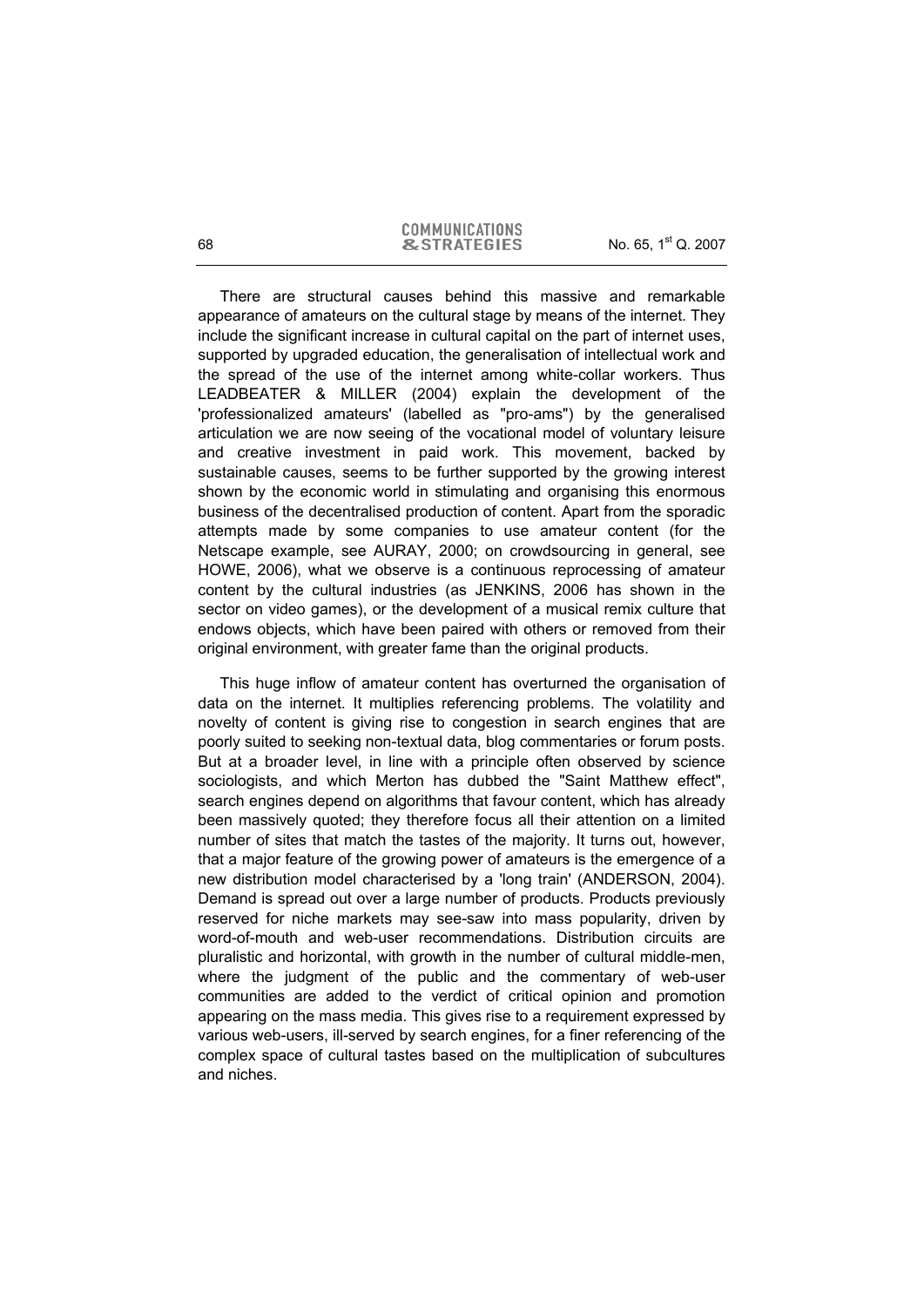l

## **B** Definition of 'folksonomy'

To provide a remedy for this problem, users have come up with the idea of importing the spirit of collaboration by allowing the users themselves to create and share their key words. The term 'folksonomy' refers to these forms of self-generated references  $1$ . It is usually attributed to Thomas van der Wal, an information architect and senior consultant at Infocloud. The basis of the word is 'folk', meaning people in general and taxonomy, from the Greek taxis (arrangement, name, law, used here in the sense of systematic classification). Leaving their differences aside, folksonomies display three marked characteristics:

They depend on 'popular' self-indexation, in the sense that it is web users themselves, the contributors or readers of contents, who label them by allocating key words to them. Unlike classical classification systems, such as the Dewey universal classification, contributors to a folksonomy are not bound by a pre-defined terminology, but can adopt whatever terms they like to classify their resources. These terms are often known as key words or tags.

While in classical classification theory a taxonomy designates systems whereby categories are connected to each other by the inclusion of classes, the more inclusive a category is in a taxonomy, the higher its level of abstraction, folksonomies depend on multi-indexation – the same item may appear under a number of key words. This leads to a flexibility of the hierarchical relationship between the taxons: the same item may be placed in a subordinate category or terminal (which has no sub-category) and throughout the length of the category tree. The picture of a Siamese cat, for example, may be labelled under the key words Siamese and cat, but also under feline or animal, which is the generic category. But folksonomy also allows an object to be labelled by its characteristic attributes or features, and not by the categories to which it belongs. A photograph of a swallow is as likely to be labelled wings or feathers, as bird. Unlike, say, the Linnaean system for classifying animals, which is an exemplary system, folksonomies are more horizontal, labelling systems organised on a grid and open to characteristics that are known in linguistics as sememes.

Folksonomy is based on a relaxation of the relationships between the term and the index. VOSS (2005) has also thrown light on the difference

<sup>&</sup>lt;sup>1</sup> Some writers also use the terms "potonomy" and popular "taxonomy".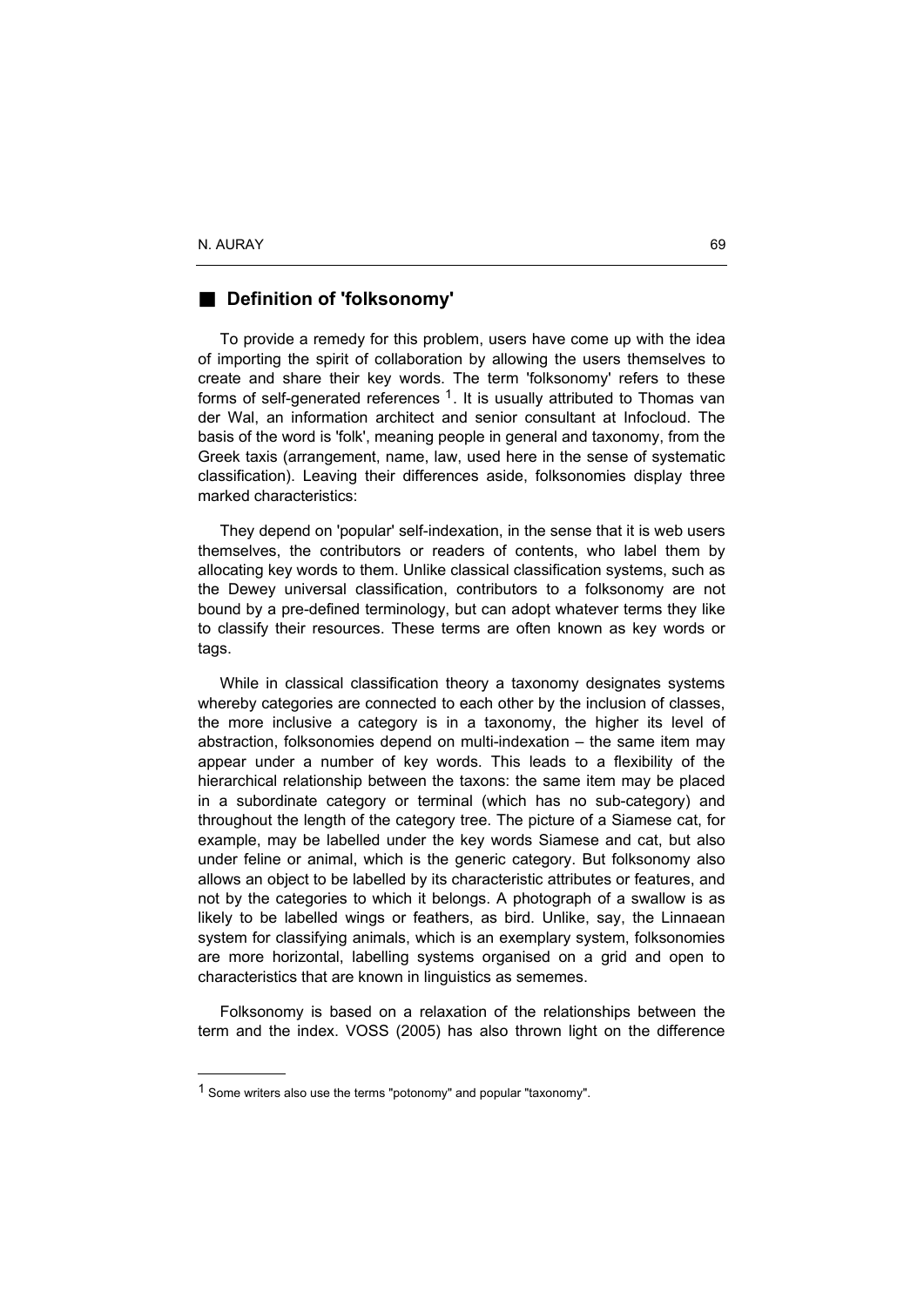between this and the thesaurus categorisation system. The thesaurus, in the sense in which it was developed by Peter Luhn in 1957, is a tagging system 'controlled' by the fact that the a priori relationships between terms in the index are rendered explicit by the fact that they are connected by three types of relationships – equivalence , hierarchy and association. Folksonomy releases this type of restriction between the indices of the items, by rendering them uncorrelated or non-connected.



The first shared sites which used the principle of 'popular taxonomies' were del.icio.us , a shared site of web page bookmarks, set up in 2001, and FlickR, a shared photo site, created in 2000. Reaching a critical mass seems to have been the essential parameter for the success of these sites. They attracted their first users by offering them tools to help them store individual content. In other words, del.icio.us and FlickR were successful (GUY & TONKIN, 2006) because it was easy to enter tags on them (APIs on the browsers allowed exportation onto the site), and particularly because they offered an easy way for users to check their photographs or bookmarks from anywhere. What attracted the first users was more like a raft of 'selfish' motivations (GUY & TONKIN, 2006), such as simplified access to their own files 2.

These taxonomy systems (in the broadest sense) then became applied, via self-generated indexation, to other types of content:

j

<sup>&</sup>lt;sup>2</sup> As evidence of their success, clones of each of these sites developed, shown by the numerous offspring spawned by *delicious*, of which the most well-known, del.irio.us, an open source version of del.icio.us, has not survived. But others have, such as BlogMarks, a similar service but restricted to French language content, or Connotea, dedicated to a precise subject area, in this case, that of science.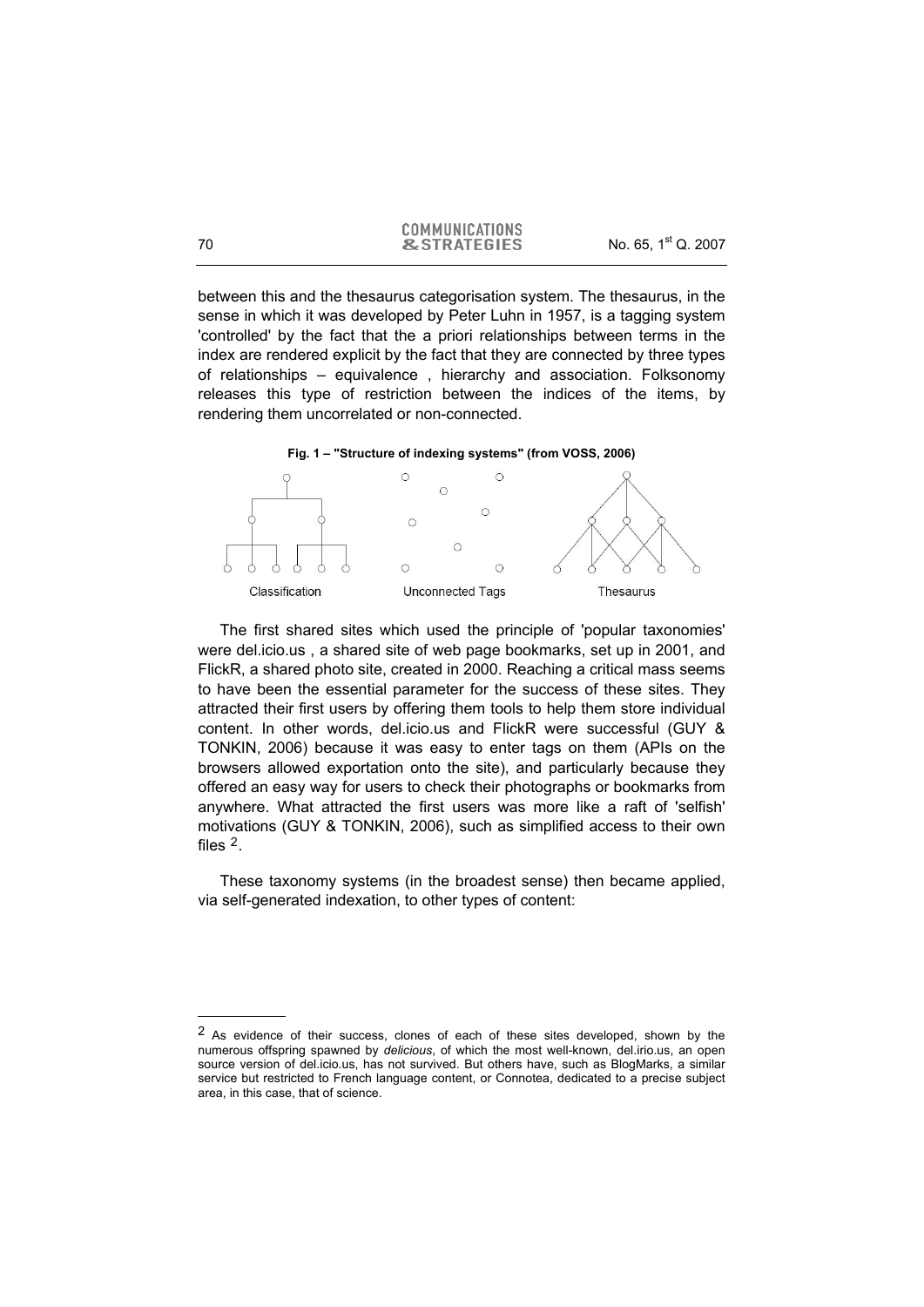#### *Blogs*

Technorati, one the of the largest blog indexation engines has offered the provision in its pages of tags connected to content since January 2005. By August 2005, there were no less than 25 million labelled tags, and this figure has now risen to 34 million, with 12,000 new tags appearing every day.

#### *Current events*

Slashdot, a technical/scientific current events site, was the first to initiate the trend in this type of content. It produced a number of clones, of which the largest were Newsvine, offering current events in the form of a blend of professional sources (Associated Press) and web-user publications, and Ohmynews!, a current events site with 41,000 'citizen' contributors over six years, and where 30% of the site is edited by an editorial team.

#### *Human skills*

The Tagalag site allows for the tagging of individuals referenced by their names and geographical location or the terms that best characterise them. The service, which also exists in a beta version, would make it possible to find, for example, animated film fans in Manhattan. With the same type of content, the http://www.43things.com site, inspired by a local exchange system, makes it possible to establish relationships between people with an offer of 43 things to do, and people who either want to discover what the others want to do, or if they are in the same area, want some help on a reciprocal basis thanks to self-produced tags.

#### *Image and sound*

Music has been added to the sharing of videos (dailymotion and YouTube) and photographic images. In 2006, Yahoo launched a podcast directory, which also included tags, which tended to demonstrate that all new services had to include this browser principle from then on.

Folksonomy can therefore be seen as a fundamental movement that expands the collaborative process, by granting users the power to index content, hence returning a certain degree of control to users. It also represents a somewhat paradoxical phenomenon: on the one hand users, customers or end users are increasingly concerned with being located at the heart of the system as individuals, while striving to register themselves within a communal or network initiative on the other. Even so, as a means whereby co-operative tagging can be set up, folksonomy rests on very precise and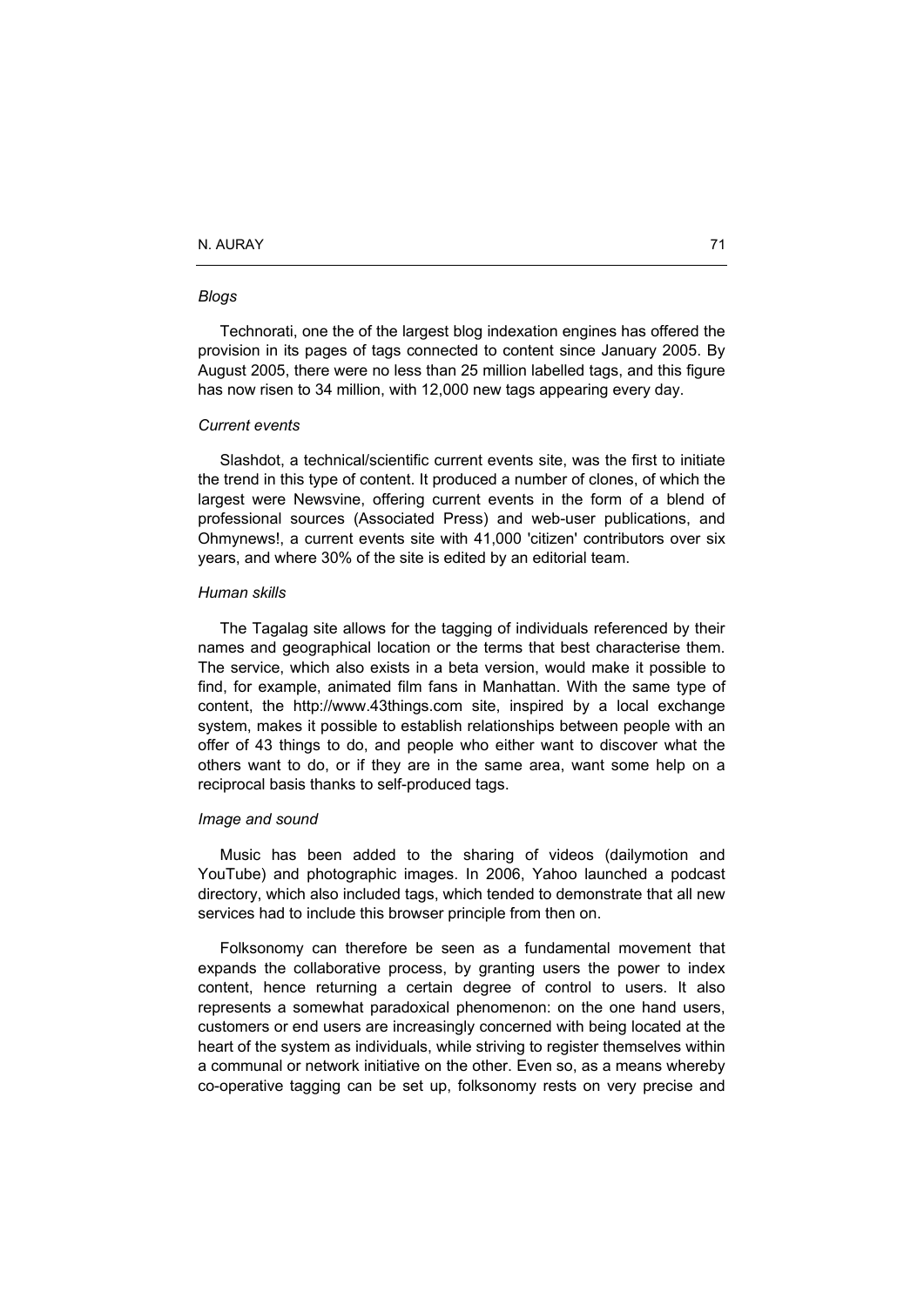specific methods. Three powerful properties can be discerned: the absence of a prior taxonomy, multi-indexation and the absence of thesaurus. These features are not, however, unique to the system. BEAUVISAGE (2005) showed that some internet directories had already opted for the structural choice of multi-indexation prior to the emergence of folksonomies.

#### **Folksonomies are polarized and focus on two social objectives**

An original aspect of the relationship structure of folksonomy site is the fact that it is three-way: there are the resources (the content), tags and users.



**Fig.2 - A model of tagging system** 

The specific nature of this structure as resting on a number of bases has given rise to the drawing of two-way graphics to code the data. Kleinberg, for example, has grasped the way in which the social graphic of writers and the social graphic of content are connected (*via* links). CHAKRABARTI *et al.* (1998) have also tacked this process, by making a distinction between writers, content and anchor text.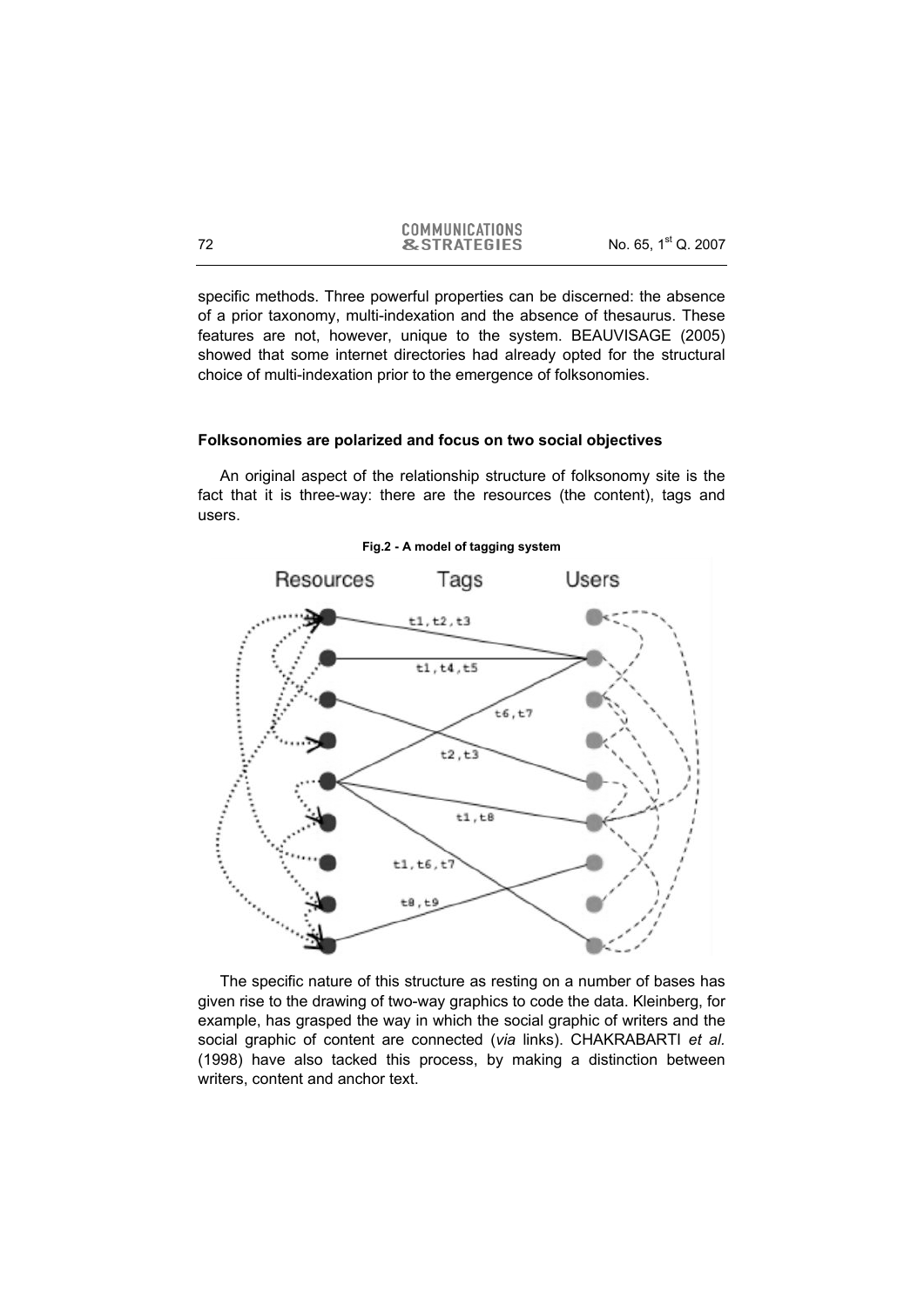-

#### **The opposition between broad and narrow folksonomies**

Thomas van der WAL (2005) distinguishes two types of folksonomies, the broad and the narrow. This distinction is important. The first category, of which del.icio.us is an example, is characterised by the breadth of the number of tags authorised to reference an item, and the fact that the user may re-allocate an already issued tag to existing content. The second category, of which FlickR is an example, is characterised by a limitation in the number of tags used to reference an item. This limitation starts from a restriction in the number of users who have the right to apply a label, and moves to a quota system for the number of tags that can be entered. Each system has its advantages and disadvantages. 'Broad' folksonomy, for example, has the plus that it is possible to view the various ways in which people describe a collection of shared content, and thus of identifying emerging vocabularies and trends. An indirect consequence of this advantage is that 'broad' folksonomy allows a population to be broken down into affinity groups according to the descriptive vocabulary they use; this is a convenient tool for matching similar individuals, that is, people who have similar systems for perceiving and categorising the world. But the downside of 'broad' folksonomy is the dispersal of the description of the object into a large number of different key words; it becomes harder to find a specific piece of content. 'Narrow' folksonomy, however, because it is less casual as regards the attachment of a key word to a piece of content, reveals its strength in finding precise content from a key word search. It is particularly useful when it comes to building databases on content, which cannot be easily found by text-based searches using the standard tools. An indirect advantage is that it allows for the grouping of content on a basis of the cooccurrence of key words within the groups by ascending classification methods  $3$ . A high level of importance is attributed to grouping by FlickR, for example, allowing photographs with a similar content to be tracked down by ascending classification <sup>4</sup>.

This central opposition suggests that there is a distinction between social usages. Vander Wal emphasises the fact that broad folksonomy systems are based, above all, on the placing of importance on social grouping properties, where connections between individuals are achieved on a basis of breaking

<sup>3</sup> It is, of course, possible to proceed in the same way in 'broad' folksonomy systems, but the results do not have the same level of relevance.

<sup>4</sup> The grouping would in particular appear to be the attraction of the killer interactive environment which Ludicorp has created for FlickR.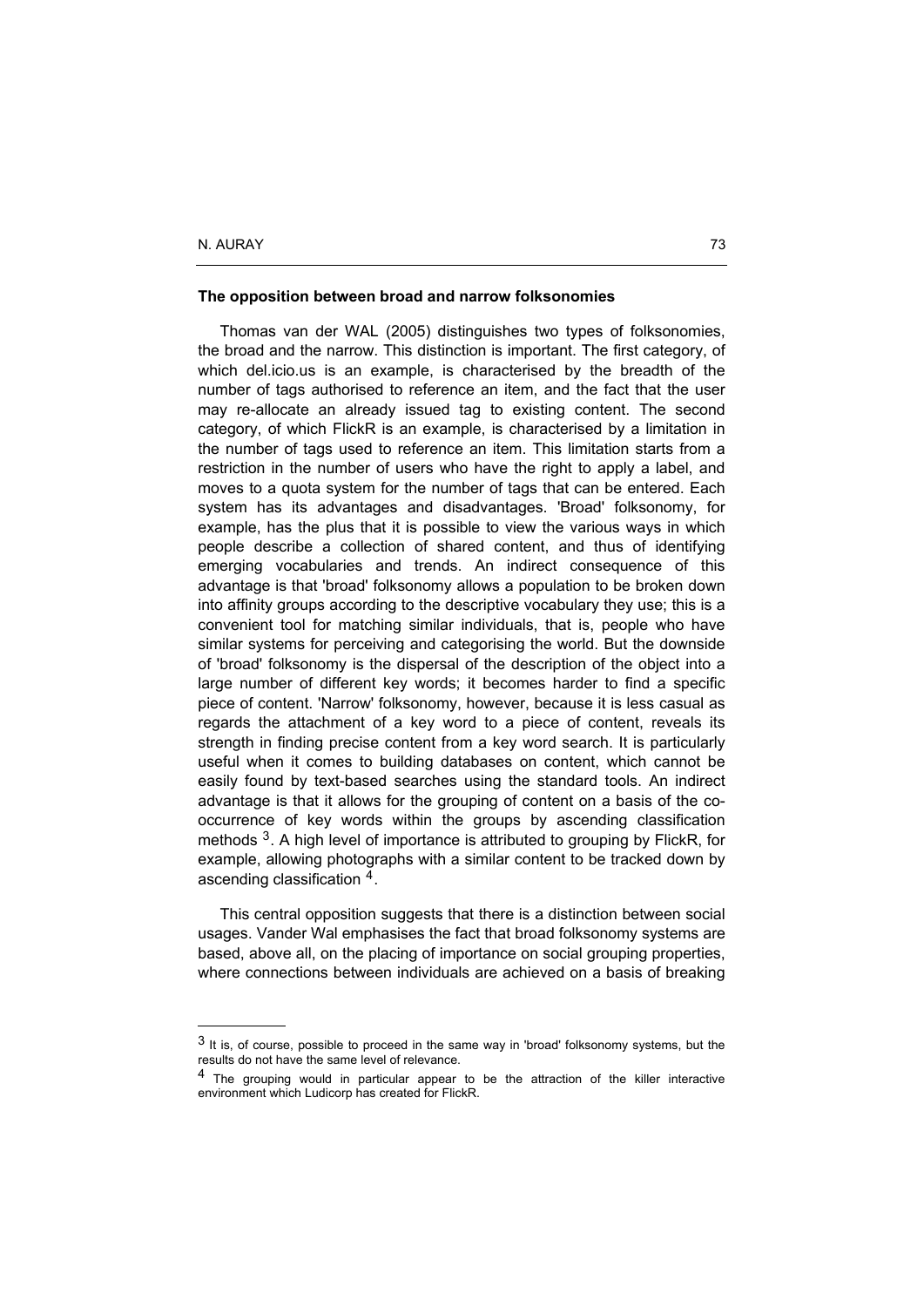down the population into groups with similar perception concepts. These types of folksonomy, resting as they do on social networks, can only classify information and share it; they put together users who share the same centres of interest. The indexer-user becomes in turn himself indexed to a certain degree and placed in relationship with other key words. Narrow folksonomy systems, on the other hand, are above all focussed on the development of the properties of the exploration of the corpus, little by little, thanks to the relevance of the descriptors used <sup>5</sup>.

More generally, the opposition between the two systems of folksonomy emphasises, in an underlying way, a feature common to both – the reevaluation of exploratory usages. This opposition therefore reveals two different modalities of these curious usages: the first corresponding to cultural curiosity, the second to social curiosity.

#### **The assumption of cultural curiosity**

The folksonomy would be a solution for a more exploratory web search than that using a search engine: the little by little quest. It is a more random way of exploring the blackboard. This gives rise to the theory behind Adam MATHERS' work (2004): "Browsing *versus* Finding," namely that there is a fundamental difference between direct searching with a query and browsing to find interesting content. The primary virtue of folksonomy is '**serendipity**' (in the sense of lucky chance). This is a solution that encourages browsing, and, via a collection of interlinked tags, constitutes a fantastic source for identifying unexpected finds, which would never have been revealed without it. It is the same difference between exploring a problem space to formulate questions and seeking effective answers to precisely formulated questions. On this point it is not obvious whether the use of folksonomy sites is a response to an explicit prior preference for exploration, or if, on the contrary, folksonomy has provided the occasion and influenced the development of exploratory uses of the web without it having been planned in advance (lucky chance). What is certain, however, is that folksonomy sites allow a more open, more random, exploration of content than the use of a search

-

<sup>5</sup> By way of an extension of Vander Wal's argument, certain interpreters have forced the opposition: thus, LE DEUFF (2006) infers from Vander Wal's dichotomy a different distinction, namely that narrow folksonomies, focused on content, would be primarily used in an individual objective (to describe them he uses the term personomy), while the broad, focused on other users, would favour the collective and collaborative aspect. This extremist dichotomy is open to doubt.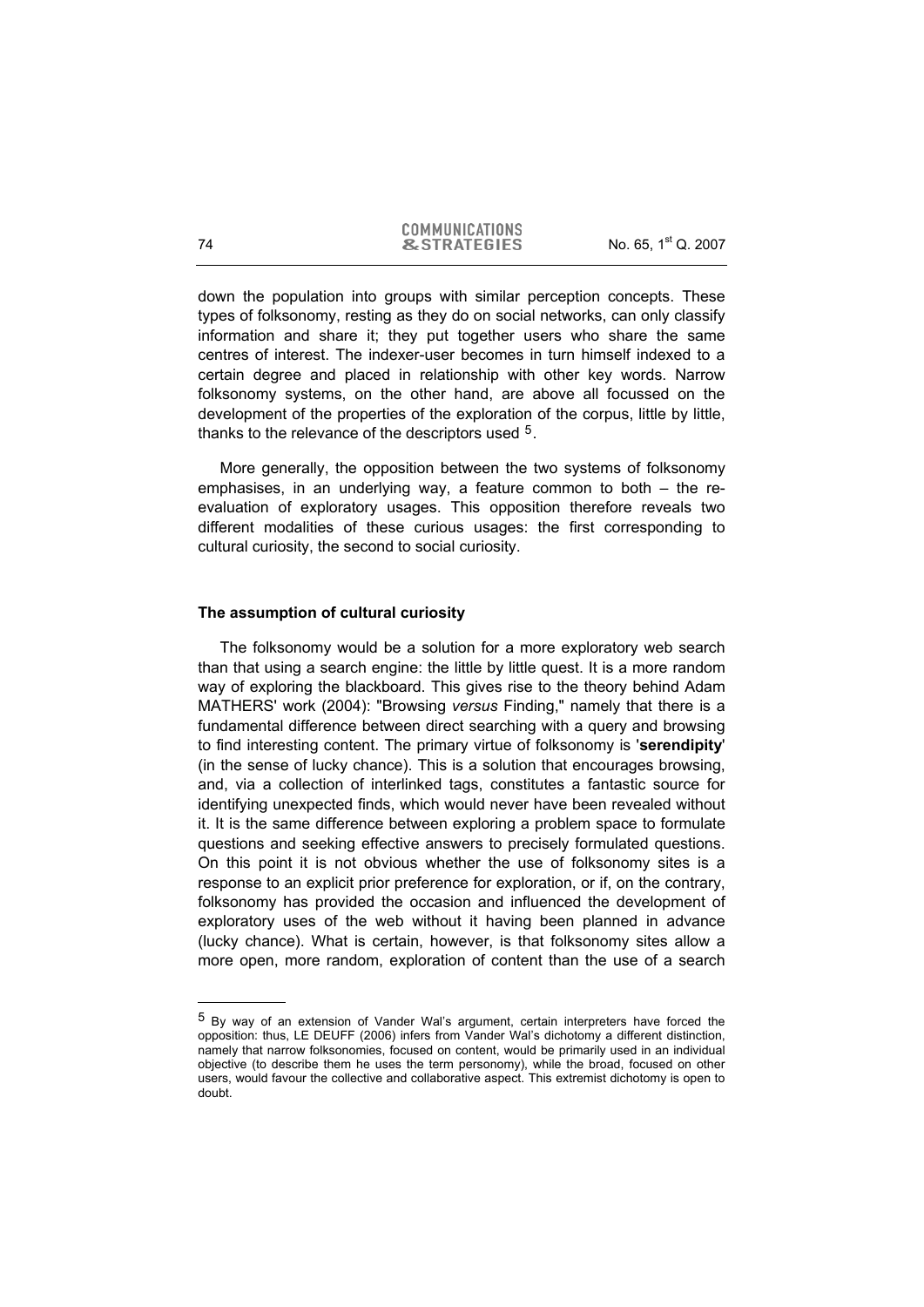engine. In this way, folksonomy music sites will show you the playlists of those people who like the music you listen to, which leads us to constantly vary our music. The Pandora site boasts that it allows web users to "create a random radio", by discovering artists by making use of the users' playlists.

| PANDORA                                                                                                                                                                                                                                                                   | bedroom M<br>family room E<br>hallway D            |
|---------------------------------------------------------------------------------------------------------------------------------------------------------------------------------------------------------------------------------------------------------------------------|----------------------------------------------------|
| created by the Music Genome Project"                                                                                                                                                                                                                                      | living room D                                      |
| Ever since we started the Music Genome Project, our friends would ask:                                                                                                                                                                                                    | <b>Where's Pandora?</b>                            |
| Can you help me discover more music that I'll like?                                                                                                                                                                                                                       | <b>E</b> kitchen                                   |
| Those questions often evolved into great conversations. Each friend told us their favorite<br>artists and songs, explored the music we suggested, gave us feedback, and we in turn<br>made new suggestions. Everybody started joking that we were now their personal DJs. | $E$ bathroom<br>$E$ dining room<br>$\Gamma$ office |
| We created Pandora so that we can have that same kind of conversation with you.                                                                                                                                                                                           |                                                    |
| Backstage <sup>(III)</sup><br>Your Profile                                                                                                                                                                                                                                | Minimize                                           |
| PANDORA <sup>®</sup><br>(5)                                                                                                                                                                                                                                               | $\mathbf{F}$ $\mathbf{H}$ $\mathbf{H}$             |
|                                                                                                                                                                                                                                                                           |                                                    |
| Listen to Music!                                                                                                                                                                                                                                                          |                                                    |
| Tell us one of your favorite artists or songs, and we'll create<br>a station that explores that part of the music universe.                                                                                                                                               |                                                    |
| artist or song                                                                                                                                                                                                                                                            | create                                             |
|                                                                                                                                                                                                                                                                           |                                                    |
| No log-in required for first-time users. Already have an account? Log-in to retrieve your custom stations.<br>Help A   Share A   Account A                                                                                                                                |                                                    |

#### **Figure 3 - the Pandora Music website**

Similarly, del.icio.us mentions the importance of assistance in exploration, in curious sifting. Visual aids make it possible to browse from tag to tag by navigating around the graphic of co-occurring tags such as "Revealicious", a tool developed by Sébastien Pierre de Ivy (software architecture and design); hublog, a tool developed by Alf Eaton (see EATON, 2005). More sophisticated plug-ins make it possible to browse from a tag to all the people who tagged the tag  $6$ . In order for this to be possible, all folksonomy sites depend on mechanisms, which reinforce the relevance of this cultural browsing: the uniqueness of the tagging process and collaborative filtering (MALTZ, 2005).

On the one hand, in order not to crush the diversity of content under a small number of dominant categories used to index them, folksonomy sites strive to maintain diversity in labelling as an objective. All categorisation rests on deciding between two limitations: (see ROSS, 1978 for a more detailed presentation): providing the maximum of information with the

<sup>6</sup> http://www.hyperorg.com/blogger/mtarchive/003702.html#comments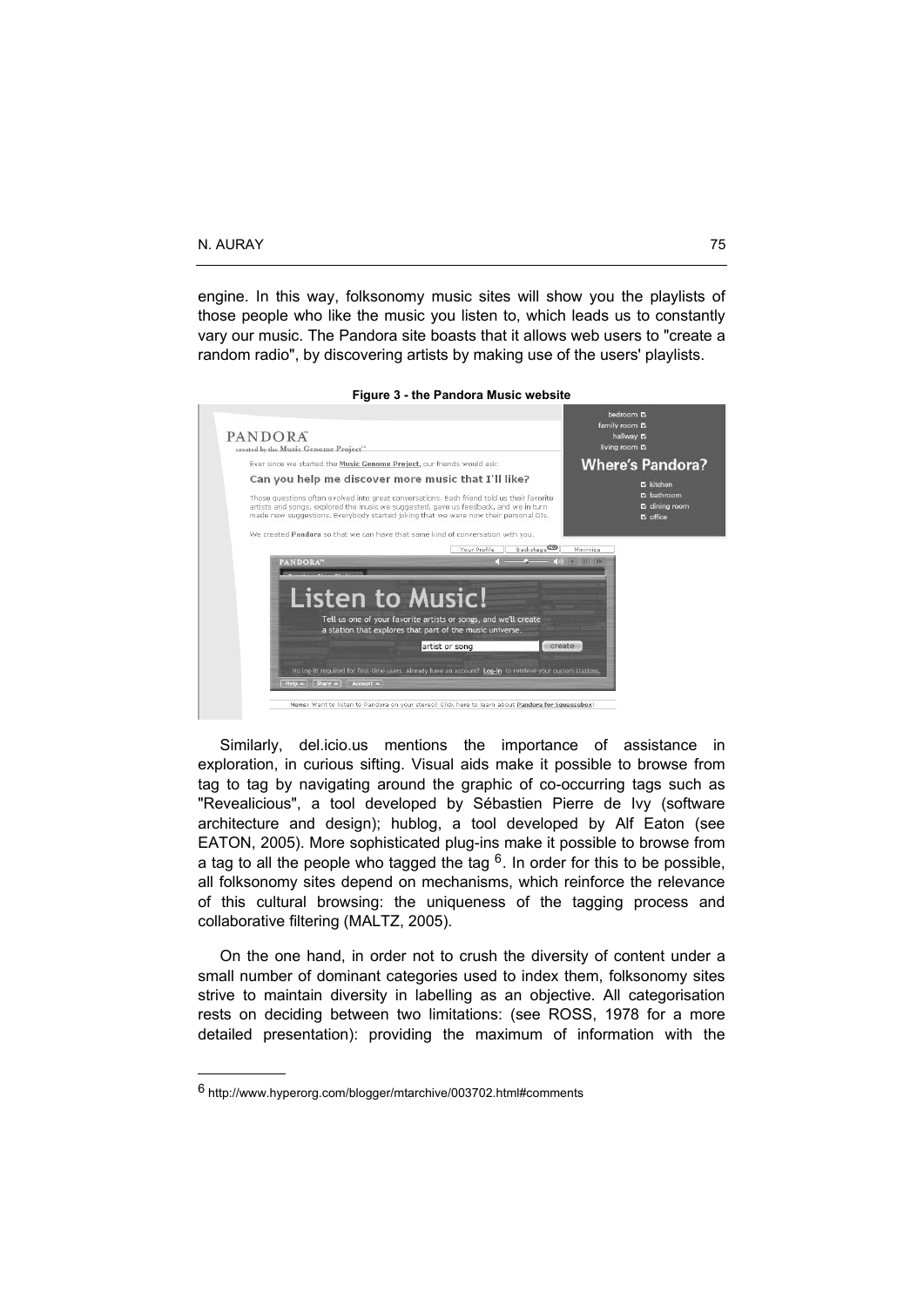smallest cognitive effort; and staying as close as possible to the perceived world so that the categories represent (map) the structure of the actual world as accurately as possible. It would appear that in navigating between these two limitations, folksonomy sites place the cursor closer to the second limitation, by increasing the number of categories. This is made clear on del.icio.us.

What makes del.icio.us powerful is the **uniqueness of the tagging process**: to retain the contextual specificity of the tagging, the tagger is not offered all the tags available for tagging the same context, but only the intersection between the tags already issued and his own collection of tags (the term used to designate this intersection is "Recommended Tags"). This encourages the tagger to reuse his own tags; this favours a large number of categories. It has also been deemed fundamental by del.icio.us that the possibility of personalised and potentially idiosyncratic tagging behaviour be allowed for and encouraged. The Recommended Tags in del.icio.us thus replace the traditional compromise in classification theory between the need for simplifying harmonisations and truth to reality. By retaining a contextual and idiosyncratic anchorage for the tagging activity, the somewhat mysterious process of "emergence" has been relegated: as the site's founder noted, "classification will emerge from the totality of the tags, which have been imposed by the users."

The second characteristic is **collaborative filtering** (MALTZ, 2005). Instead of receiving a random guide to pages by simple co-occurrences calculated on the whole of the panel, the user receives first the content contributed by other users with a similar cultural profile. Thus, on the bookmark sharing site del.icio.us, the problem of tag distribution has been taken into account in accordance with a law of power. A user, Kiddphunk, has therefore set up a plug-in called "delicious discover"  $^7$ , which is designed to facilitate the connecting of the user with users who favour the same content, i.e., who share with him not popular links (links which many users have), but rare links. At the outer limit, his tool allows connection to be made with elective affinities, that is, the totality of the users who are the only ones who share precisely this link with him. In order to achieve this, a weighting system is used, according to rarity, for the content which each user has in common with him. His method aims to highlight, for each user, the type of content, known as the 'sweet spot', which is both widely unpopular yet really matter to him.

<sup>7</sup> http://www.mandalabrot.net/delicious/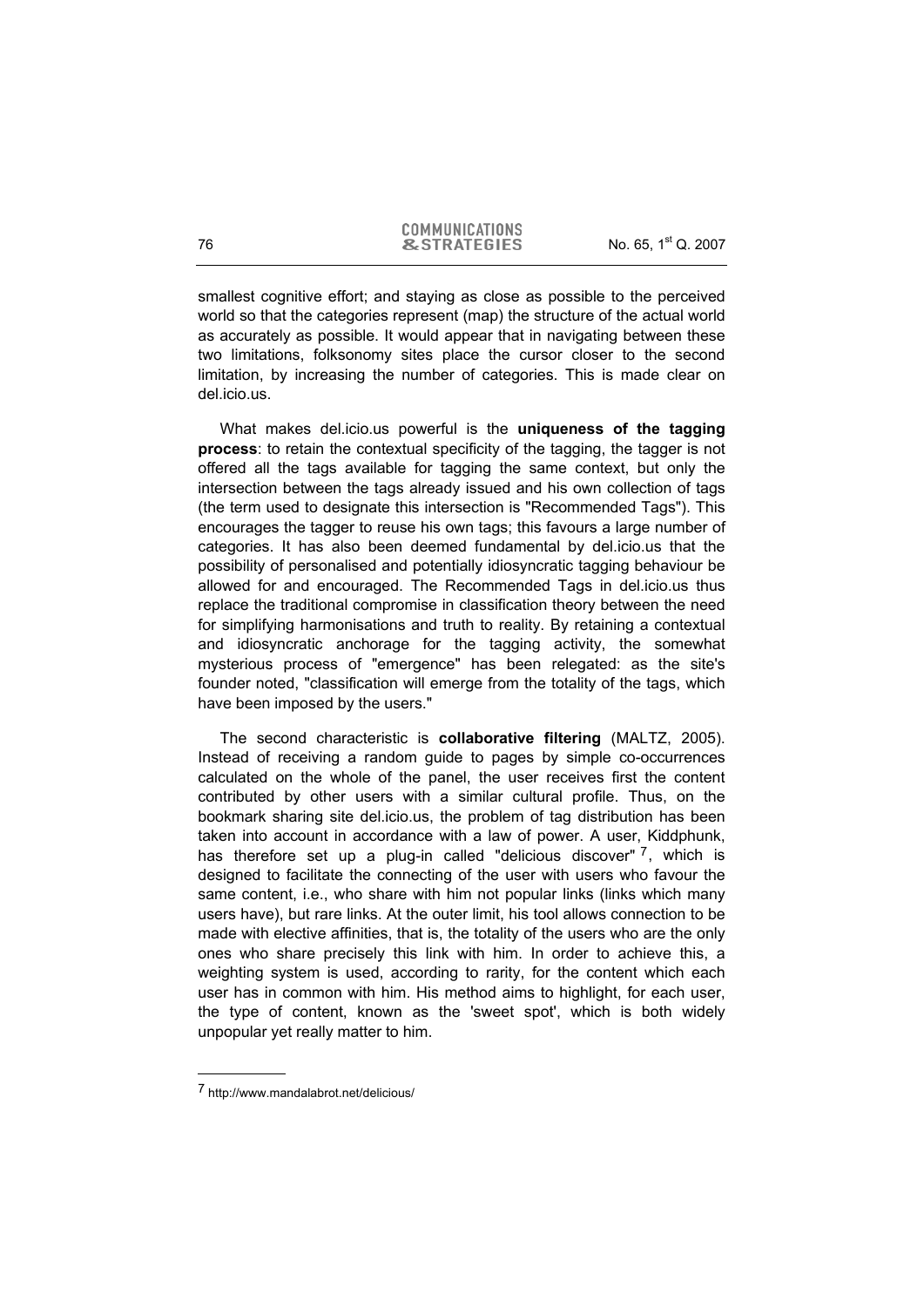#### **Social exploration: the discovery of the other and the meeting**

Collaborative sharing does not have a lucid acceptation of cultural curiosity as its only interest. It sometimes spills over into a number of functions leading to connection with other individuals. This is sometimes explicit on certain folksonomy sites dedicated to meeting up. Hence, **http://www.43things.com** offers, on the basis of keywords entered in turn by skills seekers and suppliers (see above), to create a list of 43 things to do in your life, to discover what others want to do, to be in the same geographical area and to help each other. From this point of view taxonomy is an icebreaker (Brown), a support in social exploration, in the sense that it provides a filter, so that users can be sure of finding themselves in a relationship pre-defined on the basis of a reliable cultural profile. However, this possibility of meeting exists in more or less extensive ways on all the sites: on FlickR, users can associate themselves with interest groups; they can thus invite friends to see their private photographs. The link is not reciprocal: inviting a friend to view your photos that does not mean you can, in turn, access their private photographs.

The possibility of mutual contact is thus favoured by the alert device. We have just seen how, with FlickR, it is possible to subscribe to the updated collections of other users (only by invitation): this means that a user can keep up to speed with someone else's photographic activity. This is also the model used by Pandora, the music listening site:

"As you listen (with iTunes, Winamp, Windows Media Player, or others), your tracks automatically appear in your online musical profile – we call this 'scrobbling'. Explore custom recommendations and personalised radio, find your musical soulmates, discuss your favourite bands, and share your musical insights with friends, family, and the world!"

These devices for making social exploration easier sometimes take on a comical appearance. For example, the creation of "Chinese portraits" of users has been implemented on del.icio.us, where they are identified by means of a mosaic of images. Extisp.icio.us  $8$  (from the Latin word for divination by the inspection of entrails) allows you to view a mosaic of images drawn from Yahoo images on the basis of tag words used several times by a del.icio.us user.

<sup>8</sup> http://kevan.org/extispicious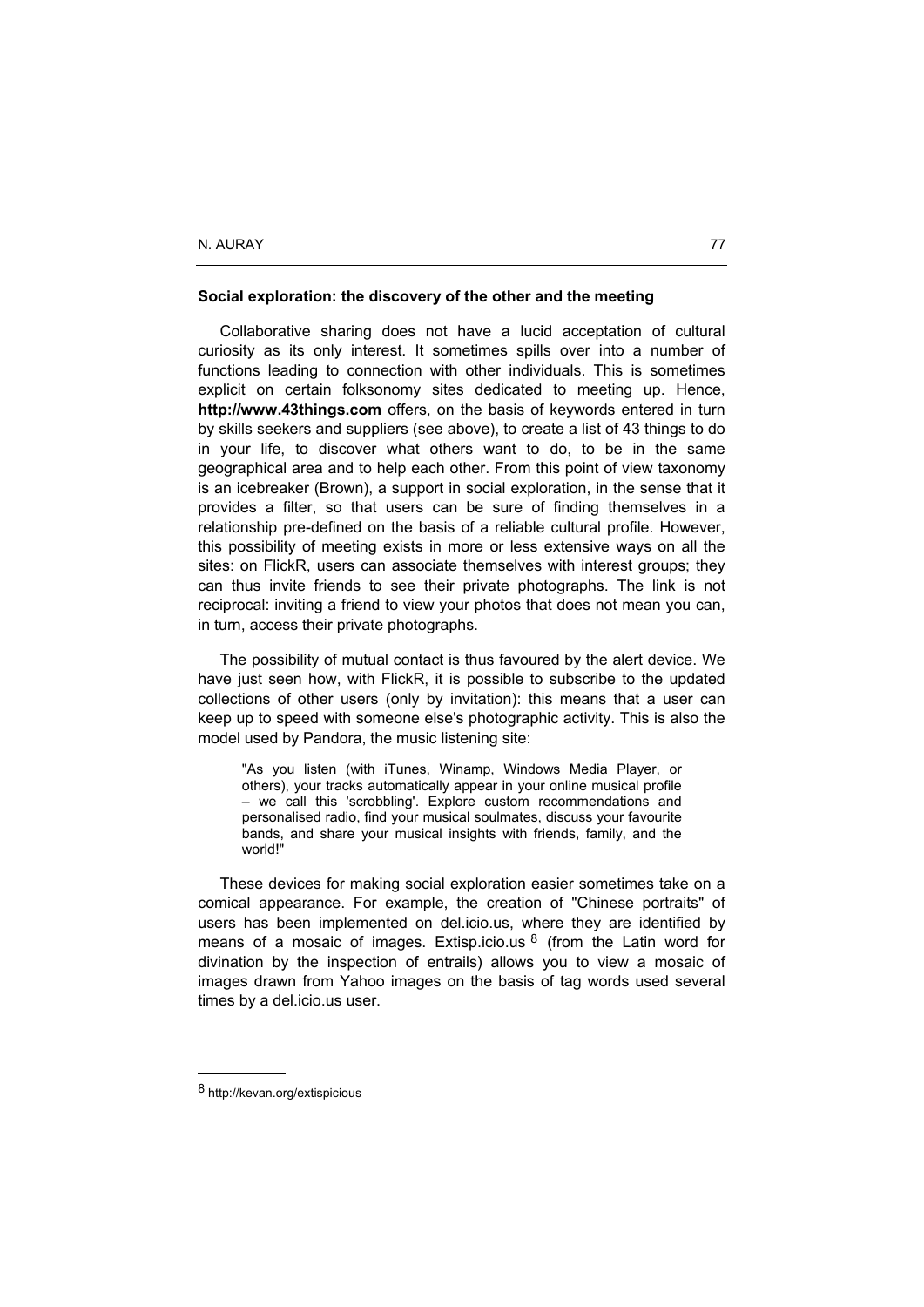As an extension, to facilitate meetings between users, certain folksonomy sites have set up a fun modalisation of their functions. Certain folksonomy sites are explicitly based on "modalisation" (in the sense used by GOFFMAN, 1995) in the form of riddles of the labelling experience: the idea is not to apply tags to a resource, but to guess the tags which have been applied by someone else. For instance, Luis von Ahn developed a game  $9$  in which two people are simultaneously given an image of the same picture, with no way to communicate. The game has been licensed by Google in the form of the Google Image Labeler. When the user's label matches the partner's label, both will earn points and move on to the next image until the 90-second period runs out. The game keeps the high scores of registered users and these are displayed both for the day and for "all time"; Google is betting on users' competitiveness to rack up high scores to swell the number of images ranked. It is a clever way for Google to build an accurate database used when using the image search. Sometimes more sophisticated forms of fun framing of the relationship exist: on a site like Odeo, a podcast site, users face each other in the framework of a competition in which they try to build sentences in a cloud of tags, by shifting the tags and adding others and by changing the general order.

## **The articulation between social connections and semantic proximity**

A number of studies have striven towards a better understanding of the articulation between social affiliations and the creation of a new vocabulary. For example, Marlow and Naarman chose at random 2,500 of the most intensive users on FlickR (those who had sent a number of over 100 tags). Using this sample of users, they tried to test out whether the fact of having contacts (they worked on contacts and not on membership of a group) influences the process of the formation of a vocabulary. In order to do this, they attempted to calculate the rate of shared tags (the number of common tags/the sum of their two groups of tags) between two users, a rate which could be called "overlap". They compared the overlap between two users chosen at random from this list, and the overlap between two users in contact. The overlap between two users in contact is higher than between two users chosen at random. Other observations can be made: the frequency of considerable overlap is significantly higher for users in contact

<sup>9</sup> http://www.espgame.org/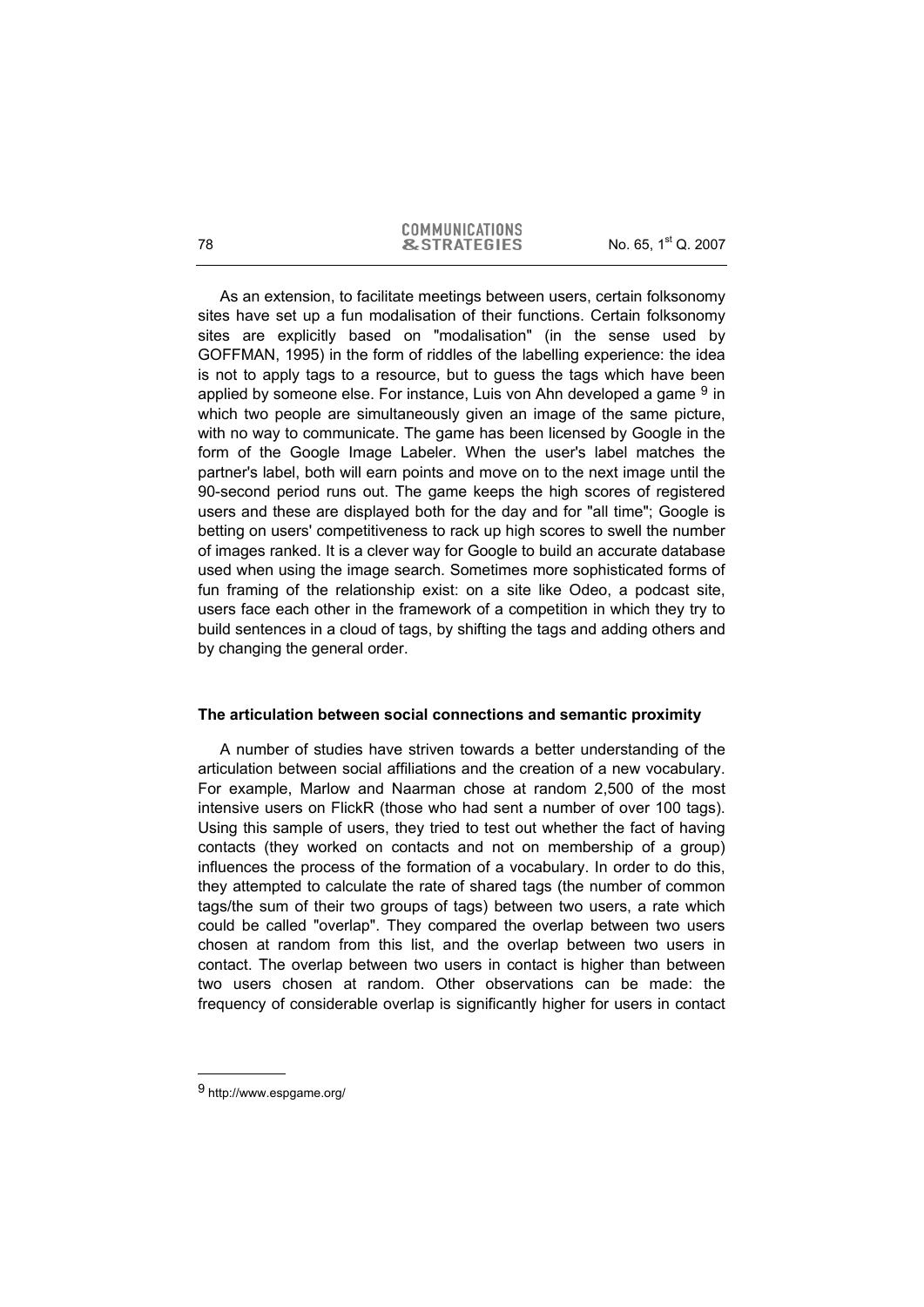than for two users chosen at random. There is therefore a relationship between social affiliation and the formation of the vocabulary of the tags.



**Figure 4 – Vocabulary overlap distribution for random users and contacts (n=2500)** 

This type of study leads to the question of whether membership of a group of contacts is correlated to the existence of a common "sociolect". It again throws doubt on drawing too clear-cut a distinction between cultural exploration and social exploration. It would appear that cultural proximity is an important factor in social affiliation. Some additional studies would be appreciated, particularly to test whether it is pure resemblance which is a socially connective factor, or if, on the contrary, a small degree of dissimilarity helps guarantee a relationship. What would be a satisfactory level of dissimilarity supporting the best possibility of a sustainable relationship? From a broader viewpoint, diachronic studies would be needed to provide a better understanding of the direction of the influence between social relationship-establishing phenomena and cultural exploration phenomena: is it merely the case that an overlap between semantic proximity and social affiliation simply bears out the fact that it is easier to connect up with people who share your tastes? Would it be impossible to reveal a connection between a sustainable relationship and the diversification of the partners' semantic fields?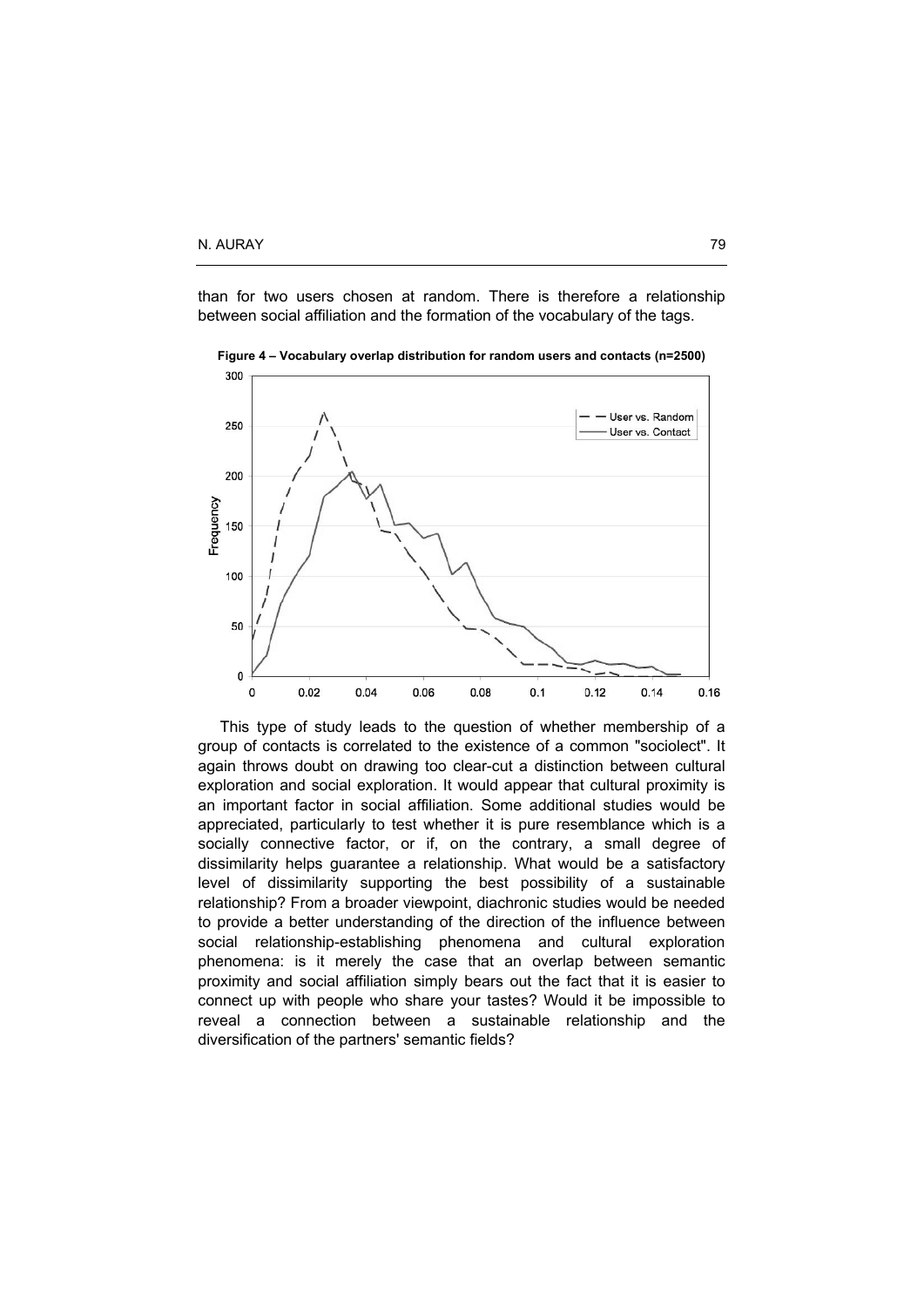Even if they remain focussed on the provision of a variety of cultural and social exploration functions, folksonomies have more recently witnessed the development of unexpected functions. Aside from the diversity of their exploratory uses, a third type of unforeseen use appears to have established itself, deriving from users: the opinion poll. Thus Technorati displays as a matter of course the 250 most popular tags of the moment. Tag aggregators like Guten Tag <sup>10</sup> reveal the popularity of the words used as descriptors on other services. Using them, it is possible to calculate statistics on the popularity of tags deriving from a range of different sites. Del.icio.us displays the most popular sites of the day, or, *via* connected services (LiveMarks), the list of novelties published on del.icio.us. From a broader viewpoint, with viewing tools such as cloud of tags, the majority of these sites make it possible to show in a flash what a given grouping is thinking about at a given moment. The larger the tag, the more it is likely to mean that a large number of users have entered the tag. The folksonomy sites are therefore also indicators of opinion. However, there is a lack of reflexion on the amount of past time to consider so as to include an item in "dominant cultural climate." The difference between a transitory mode and a value is unclear in this counting of tags, so that we disagree with the aim of some folksonomies websites to qualify their results as a genius seculi, or to label their "cloud of most popular tags in the last week" with the hegelian word "Zeitgeist".

# **The governance of self-generated taxonomies**

The folksonomy is often described in the literature as 'feral', that is, uncontrolled: WALKER, 2004; MARLOW *et al*., 2005. The main characteristic of these works is to highlight the emergency of taxonomies on the basis of the unique and unchecked entry of each user. A number of studies, which have often given rise to implementation in websites, have striven towards remedies with a view to the governance of self-generated taxonomies. They begin by identifying the main problems, then move on to the solutions intended to solve them.

Folksonomy suffers first and foremost from basic problems of polysemy and homonym management  $11$ : does a page indexed by 'java' refer to a

j

<sup>10</sup> http://gutentag.viabloga.com/

 $11$  It is not possible to talk about spelling problems or a lack of coherence in the choice made by users in the use of concatenations (some use a dash, others a slash, others nothing at all) as it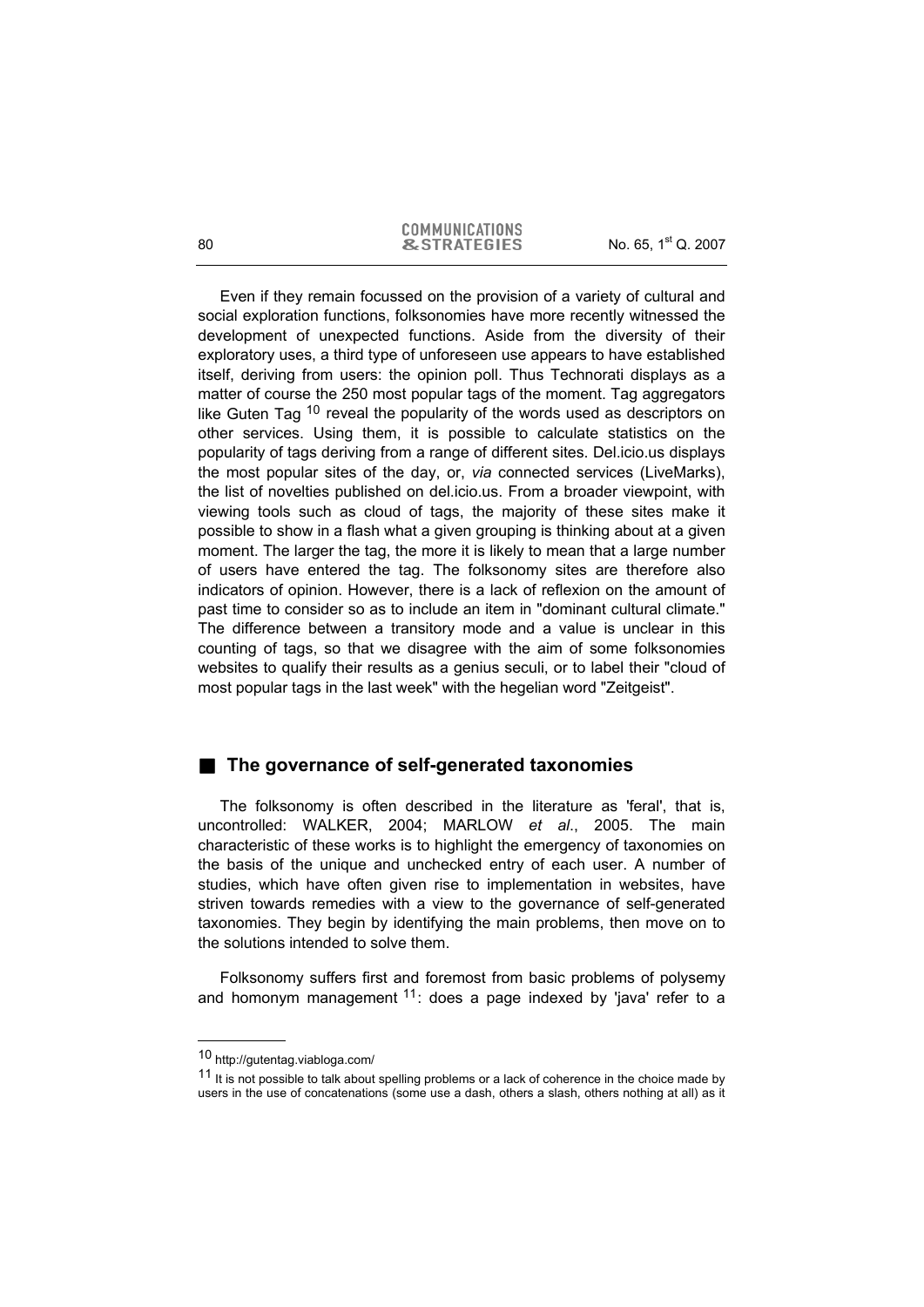-

style of music, a programming language, or a town in Wyoming? Is a page bearing the tag 'glass' talking about the material, an object, or the expression 'to have a glass'? These homonymy problems are aggravated by the fact that the key words are often mixed up, as on Technorati. Folksonomy also suffers from the problem of synonymy. Multilingualism makes both problems worse: if a folksonomy site sees itself as international, not only does the number of tags explode because of the different translations, but at the same time very puzzling homonyms appear – the word pain means 'bread' in French! Does the key word 'cap', a cape in French, refer to the most beautiful geographical capes in the world, or to the English headgear? Language mixing, practised by Technorati, FlickR or del.icio.us, gives rise to a major problem, which can be regulated by adaptive behaviour on the part of the users. Moreover, will French web users, faced with the predominance of English terms in their indexes, be tempted to use English-language markers to avoid the problems of multilingualism, thus reinforcing the predominance of descriptors in English?

But leaving aside these basic problems, folksonomy also suffers from a crucial problem: the lack of standardisation in the tagging process. What should one think of the tag 'music'? Does this refer to content of a professional nature (a studio, a label, a music vendor, etc), the lyrics of a song, a historic site, or just a music fan's site? And more generally, folksonomy says as much about people's ways of seeing and classification as it does about the content thus classified. There is no universality in the definition of 'basic terms', which would allow content to be labelled: two different people will have different opinions about the 'basic terms' of a piece of information <sup>12</sup>. A history of cats, for example, could be tagged differently by the participants according to their expertise: as cat, or as Persian or as Felis silvestris catus longhair Persian. Sub-populations of experts can operate at a more specific level than the basic level in their area of expertise. Another problem is that, depending on the organising principles for categories that people have in their heads, some will choose different markers to designate an object: thus, a photograph of a piano could have a tag 'grand' for an individual classifying the piano as a musical instrument, while it will be different for a person classifying it as furniture. The position of the user in the social space of taste leads to perception and categorisation

would appear that standardisation faults can easily be rectified by a careful reading of the instructions.

<sup>&</sup>lt;sup>12</sup> For further light on the term universalist used to distinguish Rosch and Lloyd's theory of categorisation (1978), which postulates the existence of a 'basic level', see RASTIER (1991).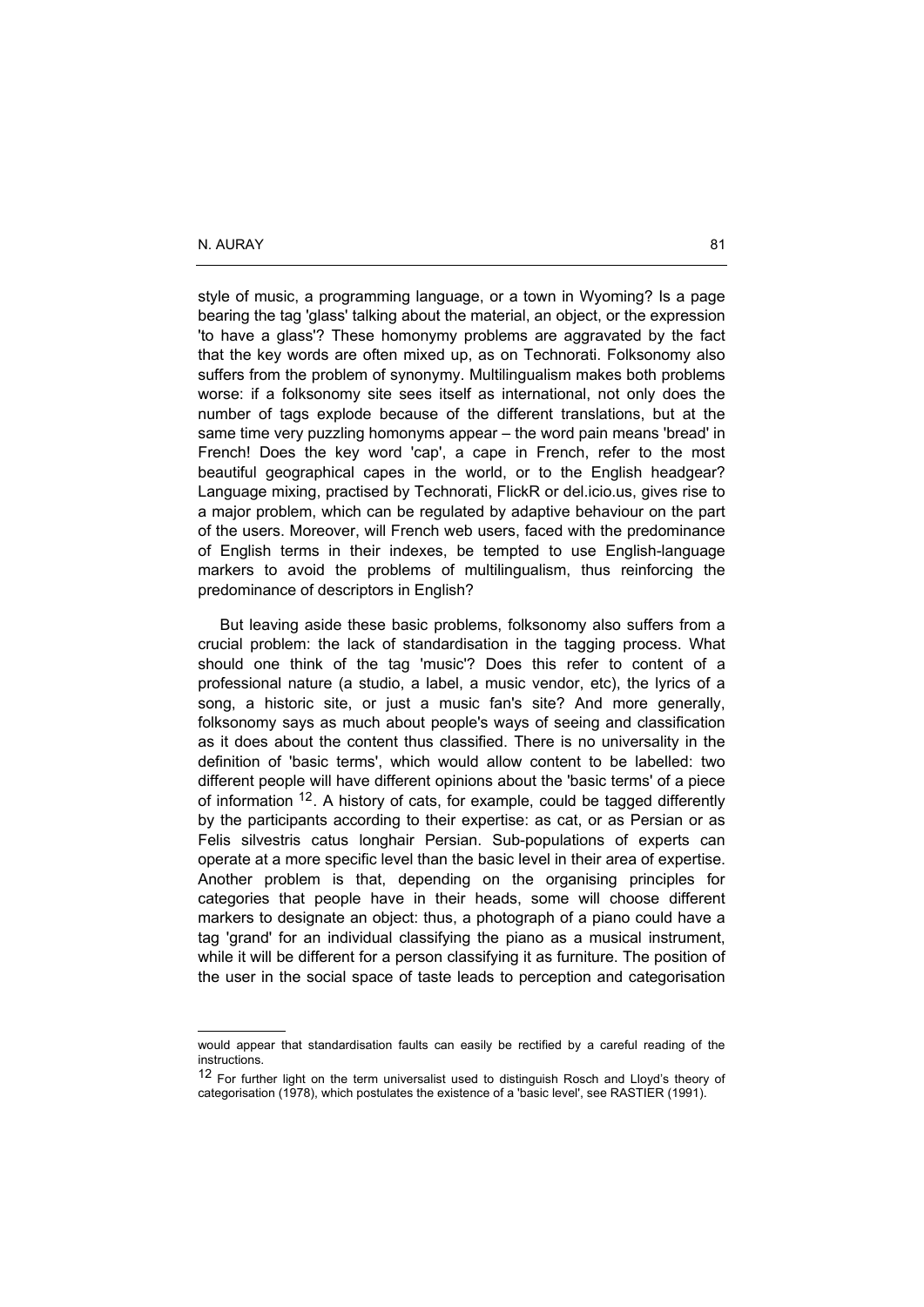systems (BOURDIEU, 1979), which therefore transforms labelling. A final problem is that some users will want to apply a large number of tags, others few. GOLDER & HUBERMAN (2006) revealed a sharp contrast between two sub-populations, one of which labels with on average very few bookmarks, while the other is more lax. It revealed a very high level of dissimilarity of practice.



**Fig. 5 - Two extreme users (#565, #635) tag growth (\*)** 

However, these governance problems should not be overestimated. The folksonomy sites are betting on emergence. They are counting on the fact that by self-organised aggregation, taxonomies will naturally emerge on the basis of these decentralised contributions. Some studies have revealed empirical evidence in this sense. GOLDER & HUBERMAN (2006), for example, have shown how swiftly a tag system can stabilise itself, with the frequency of appearance of a tag increasing when a piece of content is frequently referred to a fixed value. This is a very important phenomenon: consensus is tacitly formed without the direct wish of a higher authority. Tag convergence takes place when a reference becomes increasingly popular. GOLDER & HUBERMAN (2006) observe that, on the basis of a relatively low number of citations for the same URL (100 bookmarks), the relative proportion of the different tags used to describe it stabilises, and becomes

<sup>(\*)</sup> As they add more bookmarks, the number of tags they use increases, but at very different rates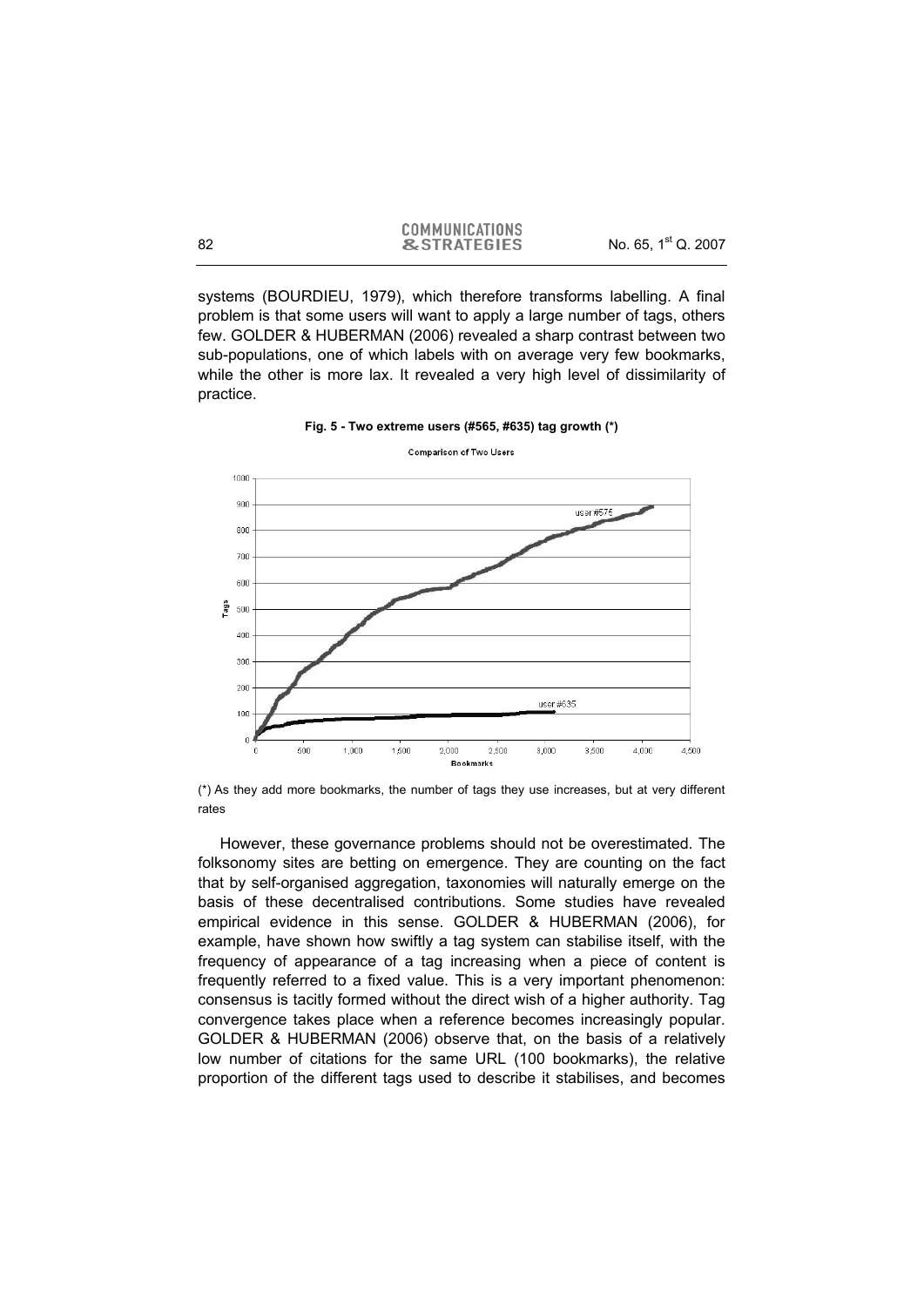very stable. This is a very interesting result, which means that the reliability of labelling obtained via folksonomy is rather more optimistic. In actual fact, in the case of URLs cited more than 100 times, which is a low number, relative objectivity and labelling soundness already exists.





Attempts at governance have been driven by the need to domesticate these feral taxonomies without throwing more doubt on what makes these folksonomies interesting: the principle of faithfulness to the real world and to systems of perception. How are the significance of a bottom-up (selforganising) model and the need for homogeneity to be reconciled? As long as folksonomy sites still retained community homogeneity they could do without such rules since the existence of the community was posited on the existence of similar thought and systems and hence the use of identical terms to designate identical things: the problem of the explosion in the number of tags, for a programmer community, means that the different meanings of the term 'java' have little importance when practically all requests for this tag relate to IT. And the negative 'meta noise' elements for the conoscenti are less to be found within communities, and where they are negative are easily identified and excluded.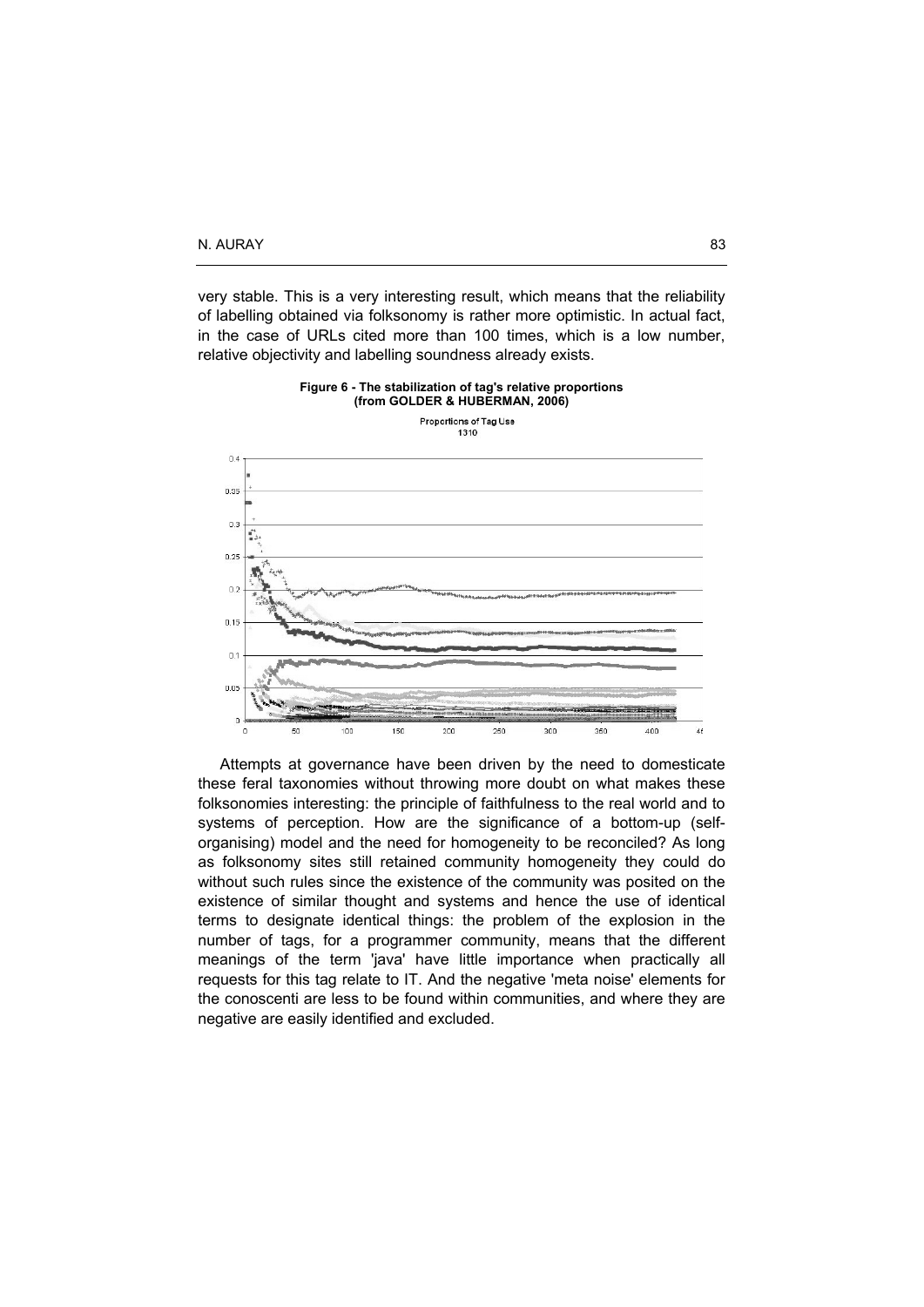#### **A governance requirement**

As these sites have become more popular, however, attempts at governance have been developed. MARLOWE *et al*. have identified a classification in the types of governance existing. Three can be distinguished:

• Opening up labelling rights: 'self tagging' and 'free-for-all tagging' are opposed. In the first case, the tags are made by the posters of content themselves (readers have no right to write: this is the case with FlickR). In the second case, the tags are open to the totality of the readers (readers have the right to write: this is the case with del.icio.us). Between these two extremes a variety of levels of compromise exist. Some systems, for example, may select the resources which the users are permitted to tag (the images in ESP Game, for example), while other systems grant permission according to category (friends, family or contacts). There are also systems that authorise certain sub-populations to remove a tag. The management of tagging rights may explain the large differences between these systems.

• Support for tag writing: 'Blind tagging' is opposed (users are unable to see the tags assigned to the same resource by other users, as in del.icio.us) and 'viewable tagging' (users are able to see the tags already associated with a resource). Between these extreme positions lies 'suggestive tagging' (possible tags are suggested to a user). The creation of suggestions is a powerful convergence factor (GOLDER & HUBERMAN, 2006). FlickR assists the user when he enters his second tag on the same photograph, by informing him of the tags occurring along with the first tag he entered Del.icio.us offers an intersection between others' tags and the tags already placed by the tagger.

• A third important characteristic is the aggregation of tags for a given resource. Naturally, the two models can be placed in opposition, the bag model in which users are authorised to place a large number of tags for one resource; and the set (type FlickR) model, in which syntactic constraints and number limitations exist.

These types of practice make for a clear distinction from the selfmanaged taxonomy sites. Thus it can be seen that del.icio.us is a free-for-all system, suggestive, and resting on the model of the bag. Conversely, FlickR is a self-tagging system, blind to the first tags and viewable for the second tags, and above all based on the overall restriction model. What heuristics can be suggested to introduce greater objectivity into tagging practices? Three classes of heuristic can be distinguished.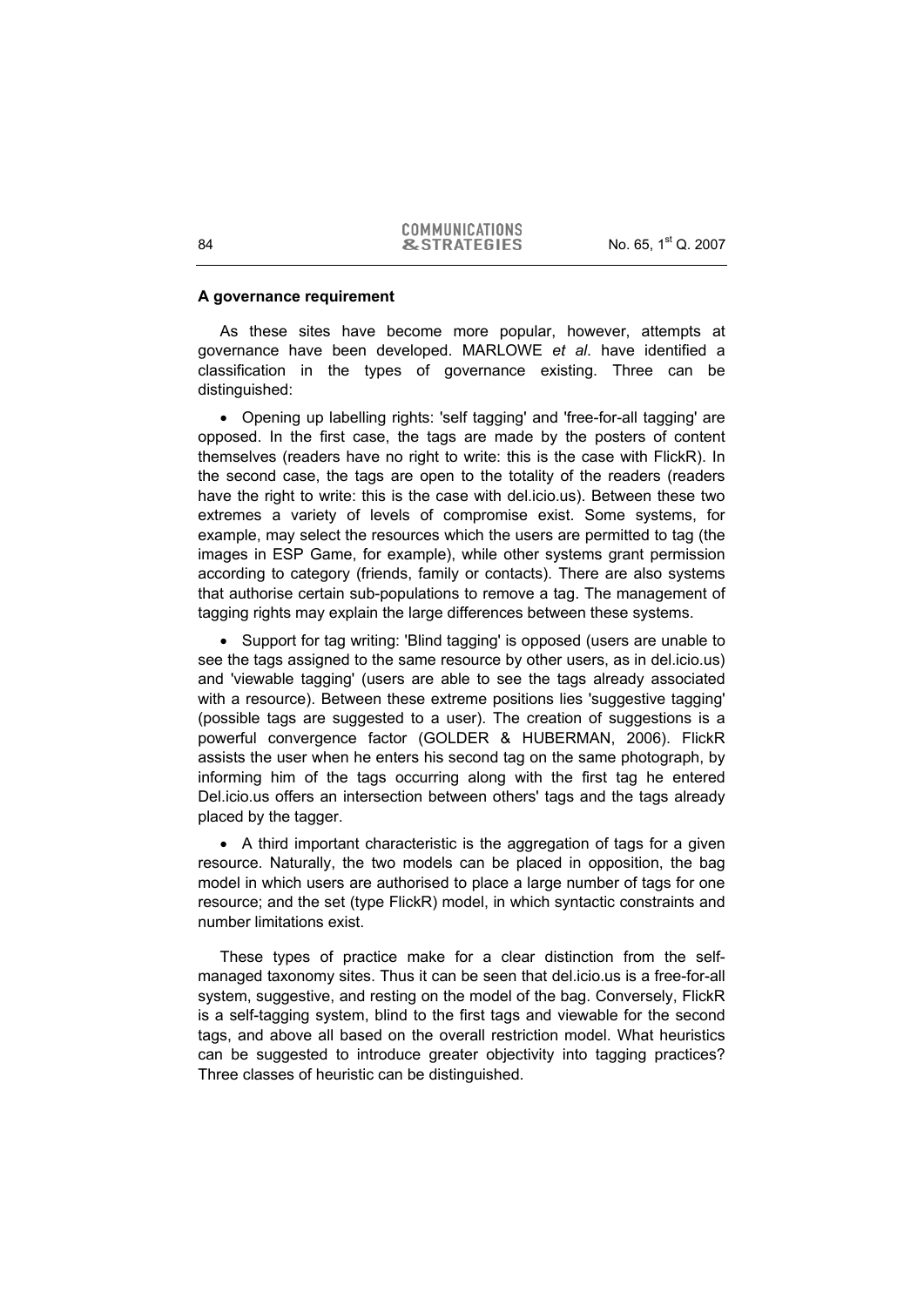-

An initial category of studies seeks to allow the users to operate at their liberty and to organise the viewing of their results by clustering by displaying the hierarchies between the tags. For this reason FlickR has recently introduced the idea of 'tag clusters', a first step towards a way of hierarchically arranging key words. For example, the term 'jaguar' brings up a page offering several groups, one a collection of cats, another of British cars and a third of French fighter aircraft. In the same vein is the site fac.etio.us, a search tool which offers an alternative presentation of the content of del.icio.us, organised in line with a more structured classification system. Fac.etio.us is a plug-in whereby it is possible to add some degree of organisation into the 'flat' system of collaborative tags; it introduces facets according to the genre of the tag: fac.etio.us is a reworking of the del.icio.us database, which makes use of faceted classification, grouping tags under headings such as 'by place' (Iraq, USA, Australia), 'by technology' (blog, wiki, website) and 'by attribute' (red, cool, retro). HEARST (2006) is working on faceted taxonomy systems (which blend hierarchical categorisation with clustering).

Other studies emphasize the need to train users. This work concentrates on the need to orient them in the direction of a syntax. One result from Ulises Ali MEJIAS (a student who undertook an interview-based study, although based on too small a panel) is that the mixing of ultra-specific tags and general tags is an effective means of retaining the uniqueness, which lies at the heart of the richness of del.icio.us and ensures that the taggings remain comprehensible. To improve the pertinence of the emission of tags, most websites let their users to pass through funny helps, which let them integrate the minimal rules of tagging.

#### **Algorithms for quality recommendation and convergence**

A third modality for regulating the self-generated taxonomies exists. This is by the design of the recommendations (viewed by the writer of a tag before he enters its own) that the system should be led towards the production of more relevant tags. SHEN *et al.* (2006) have undertaken a study on a folksonomy site dedicated to cinema, which indexes movies <sup>13</sup>. In order to fully appreciate the results of their work, we must understand that they were provided in advance with a quality criterion of a folksonomy

<sup>&</sup>lt;sup>13</sup> The website is stored on the server of their original institution, the University of Michigan: http://movielens.umn.edu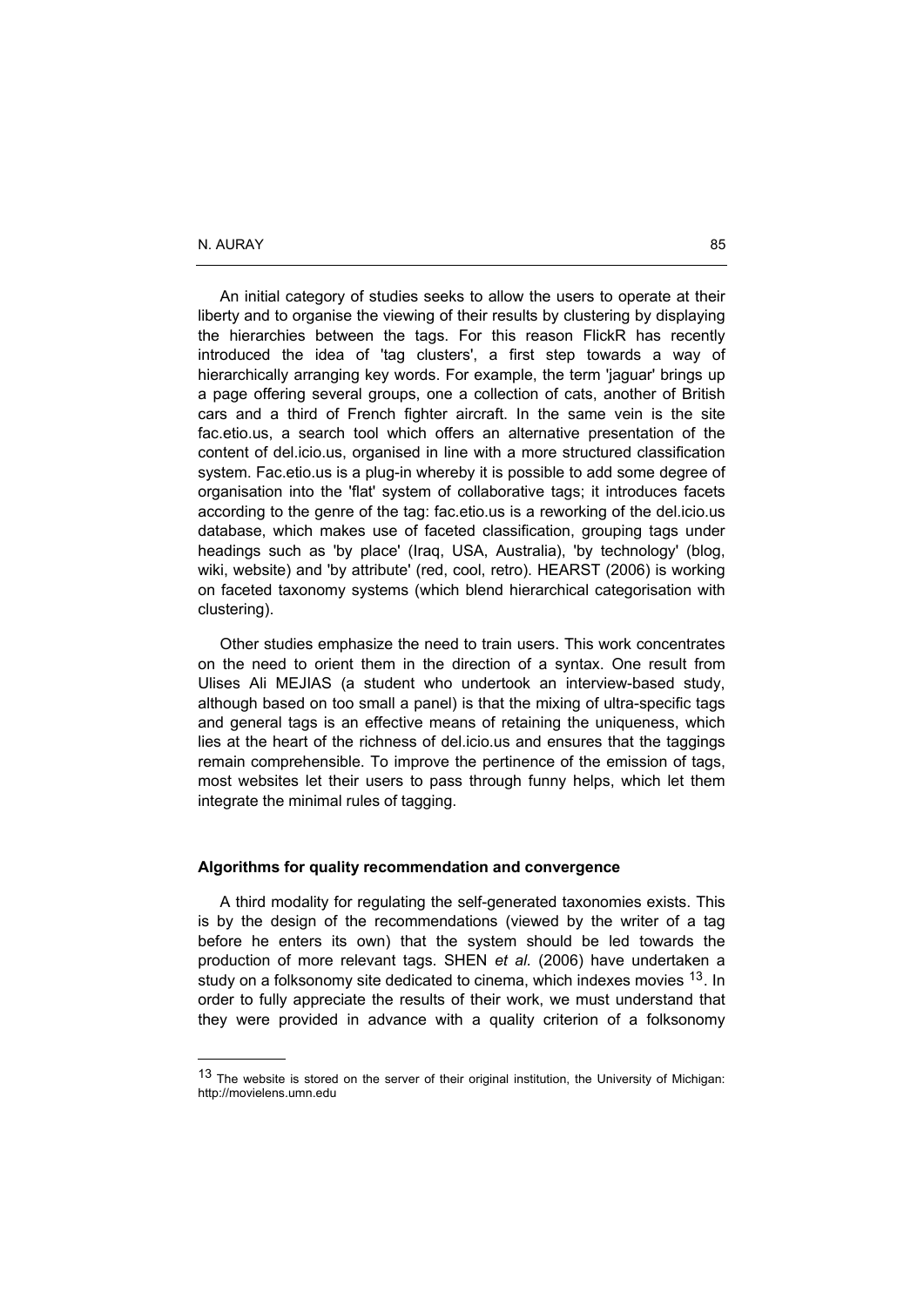#### **COMMUNICATIONS** 86 **86 8. STRATEGIES** No. 65, 1<sup>st</sup> Q. 2007

website. This criterion has the following definition. Following the classification made by MARLOW *et al.* (2006), they arrange the tags in three classes: factual tags (item topics, kinds of item, category refinements), subjective tags (express user opinions, evaluations), and personal tags (which have an intended audience of the tag applier himself: task organisations, self-reference, item ownership). On the basis of this categorisation system, they construct quality criterions for a folksonomy system. A first quality criterion – which we could name a "substantial" criterion- relates to the proportion of factual tags on the whole: the factual tags are more easily understood and indicate a respect of objectivity criterions; the higher the proportion of them, the better the system is able to generate common knowledge. A second quality criterion, which could be called procedural, concerns the stability over time of the distribution between the three classes of tags: when the proportion stabilizes over time, the authors consider that this indicates a system reaching quality.

The interest of the study of SHEN *et al* (2006) is related to the fact that the authors are also the conceptors of the movie indexation website, which led them to program different recommandations vizualisation systems. They presented four different experimental panels: the unshared group (no tags are shared between members), the shared group (saw tags applied by other members of their group to a given movie), the shared-pop group (saw only most popular tags, i.e. those applied to the item by the greatest number of persons) and the shared-rec group (saw only tags applied to both the target item and to the most similar items to the target item; similarity between a pair of items was defined by the cosine similarity of the ratings provided by the users). The final tag class distributions between those four experimental groups were very different. The shared-pop and the shared-rec groups were dominated by factual tags, the shared group by subjective tags while the unshared group was divided more evenly. The most interesting result is that the tag selection algorithms have a major impact on tag class distribution.

Moreover, the authors looked at whether tag class distributions converged quickly or slowly: again, the shared-pop and the shared-rec converged, when the shared and unshared had less visual evidence of convergence: they were drifting. As a matter of fact, the shared-rec and shared-pop displayed algorithms that favoured tags applied by many different people, and those tend to be factual in nature (80% of tags applied by five or more people are factual). The third result was that the shared-pop and shared-rec groups had the greater number of tags. It can thus be seen that the choice of a precise selection algorithm for proximity criteria and popularity criteria is better if the group is oriented towards quality.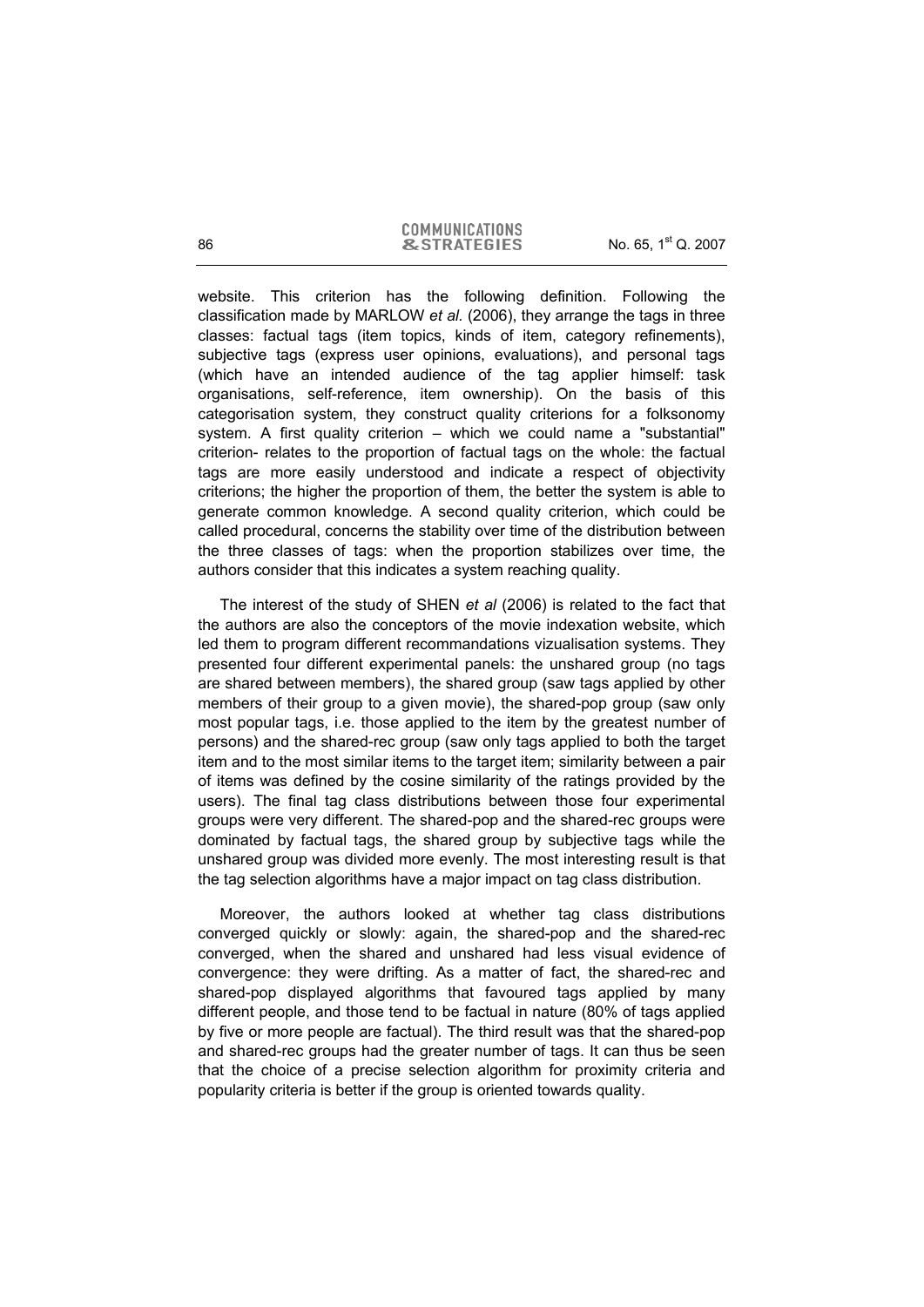# **Conclusion**

Folksonomy is a fundamental movement that expands the collaborative process, by allowing contributors to index content. It rests on three powerful properties: the absence of a prior taxonomy, multi-indexation and the absence of thesaurus. It concerns a more exploratory search than an entry in a search engine. Its original relationship-based structure (the three-way relationship between users, content and tags) means that two forms of results can be used that relate back to different social usages: cultural exploration and social exploration. Since labelling lacks any standardisation, folksonomies are often under threat of invasion by noise. Systems of governance have been set up to combat this threat based on three different formats. Firstly, systems of visualisation have attempted to reinstate a form of hierarchy-driven labelling by ascending breakdown. Secondly, user training, sometimes by way of a game, has aimed to lead users towards greater objectivity. However, it would appear that the most advanced forms of governance are by way of controlling recommendation algorithms. A judicious choice of these algorithms allows for great objectivity, or at least greater stability, in the self-organised aggregation of the individual labels.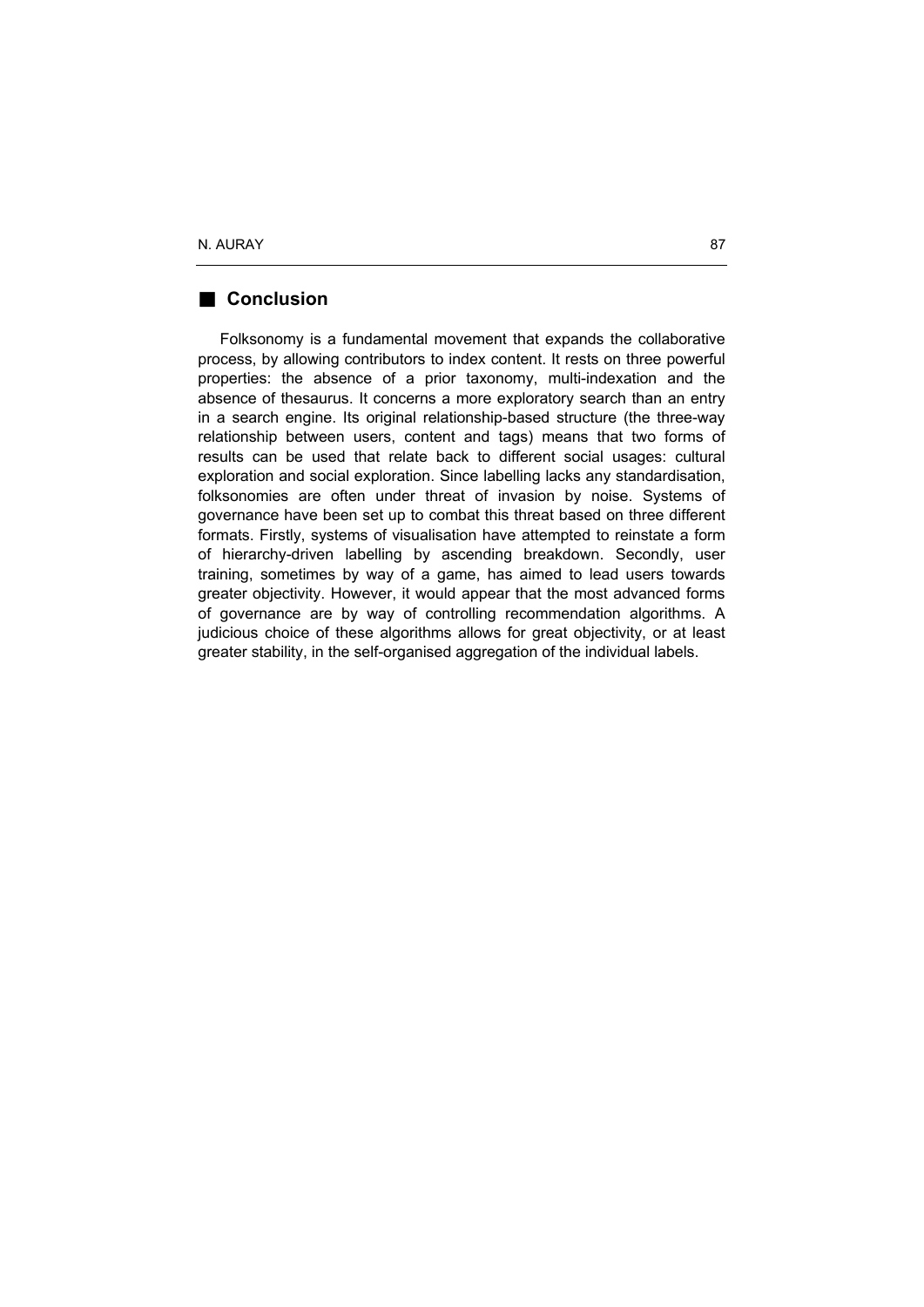#### **Bibliography**

ANDERSON Chris (2004): "The Long Trail", *Wired*, October.

AURAY N. (2000): "Le savoir en réseaux et l'empreinte inventive", *Alice*, no. 3, pp. 78-97.

BEAUDOUIN V. & LICOPPE C. (2002): "La construction électronique du lien social : les sites personnels. L'exemple de la musique", *Réseaux*, vol. 20, no. 116, pp. 53-96.

BEAUVALLET G. (2007): "Parties de champagne. Militer en ligne au sein de Désirs d'avenir", Hermès.

BEAUVISAGE T. (2004): *Sémantique des parcours des utilisateurs sur le Web*, thèse de sciences du langage, sous la direction de F.Rastier (Université Paris X Nanterre).

BOURDIEU P. (1979): *La Distinction. Critique sociale du jugement*, Editions de Minuit, Paris.

CARDON D. (2006): "La production de soi comme technique relationnelle. Un essai de typologie des blogs par leurs publics", *Réseaux*.

EATON A.: "Graph del.icio.us related tags": http://hublog.hubmed.org/archives/001049.html

GOFFMAN, E. (1995) : *Les Cadres de l'expérience*, éds. de Minuit, Paris.

GOLDER S. & HUBERMAN B. (2006): "Usage Patterns of Collaborative Tagging Systems", *Journal of Information Science*, 32(2), pp. 198-208.

GUY M. & TONKIN E. (2006): "Folksonomies – Tidying up Tags?", *D-Lib Magazine* 12, 1.

GYONGI Z., GARCIA MOLINA H. & PEDERSON J. (2004): "Combating spam with trustrank", Proceedings of the 30<sup>th</sup> International Conference on Very Large Databases (VLDB).

HEARST M. (2006): "Clustering *versus* Faceted Categories for Information Exploration", in *Communications of the ACM* 49(4), April.

(von) HIPPEL (2005): *Democratizing innovation*, MIT Press (Ca., USA), 208 p.

HOWE J. (2006): "The rise of crowdsourcing", *Wired*, no. 14.06

JENKINS H. (2006): *Convergence Culture: Where Old and New Media Collide*, MIT Press, Ca, USA.

Kipp Campbell Pattens and Inconsistencies in Collaborative Tagging Systems : an Examination of Tagging Practices, American Society for Information Science and Technology, 2006